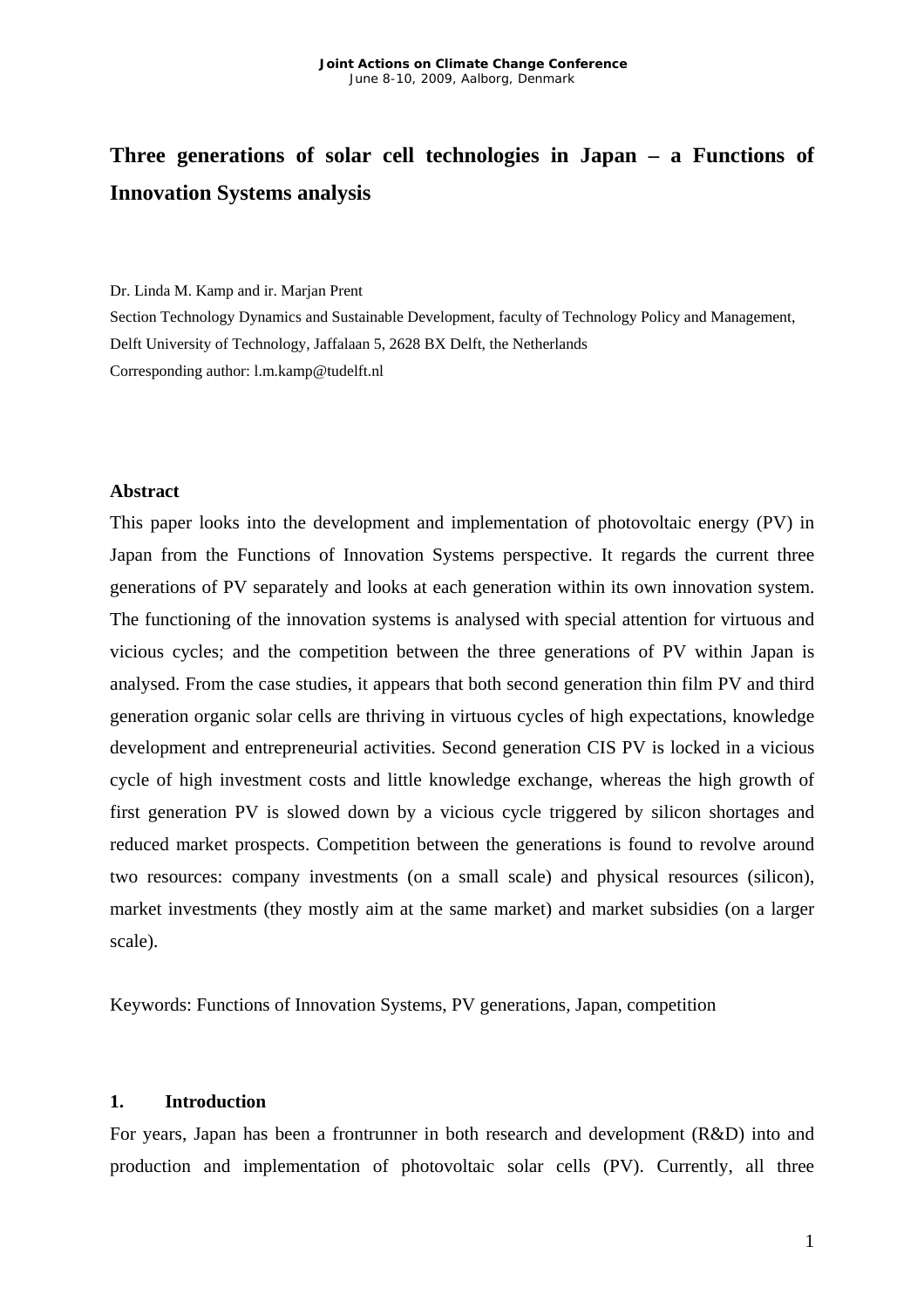generations of PV are being developed in Japan. This paper looks into the development and implementation of PV from the Functions of Innovation Systems perspective. For the period 2000-2008, it investigates for each of the three PV generations in Japan the functioning of the innovation systems, and the presence of virtuous and vicious feedback cycles. It also compares the innovation system functioning for the three generations of PV and looks into competition between the PV generations. These latter two aspects make the paper highly original.

The research question is:

*How do the innovation systems for first, second and third generation PV in Japan function and to what extent do these innovation systems compete?* 

The paper is structured as follows. Sections 2 and 3 describe the theoretical framework and the methodology. Section 4 shortly introduces the three generations of PV. Section 5 offers the empirical analysis. Section 6 will draw conclusions.

### **2. Theoretical framework**

The theoretical framework used to compare PV in Japan and in the Netherlands is that of an emerging Innovation System (IS). There are several definitions of innovation systems mentioned in literature, all having the same scope and derived from one of the first definitions (Freeman, 1987):

"…systems of innovation are networks of institutions, public or private, whose activities and interactions initiate, import, modify, and diffuse new technologies".

The idea of the IS approach is that innovation and diffusion is an individual as well as a collective act. This approach understands the technological change through insight in the innovation system dynamics (Hekkert, Suurs et al., 2007).

In order to make the dynamic analysis feasible, the solution is to analyse the dynamics in a Technological Innovation System (TIS). A TIS is not bound by e.g. a geographical area or an industrial sector, but by a technology, it is defined by Hekkert and Negro (2008):

"…a network or networks of agents interacting in a specific technology area under a particular institutional infrastructure to generate, diffuse, and utilise technology."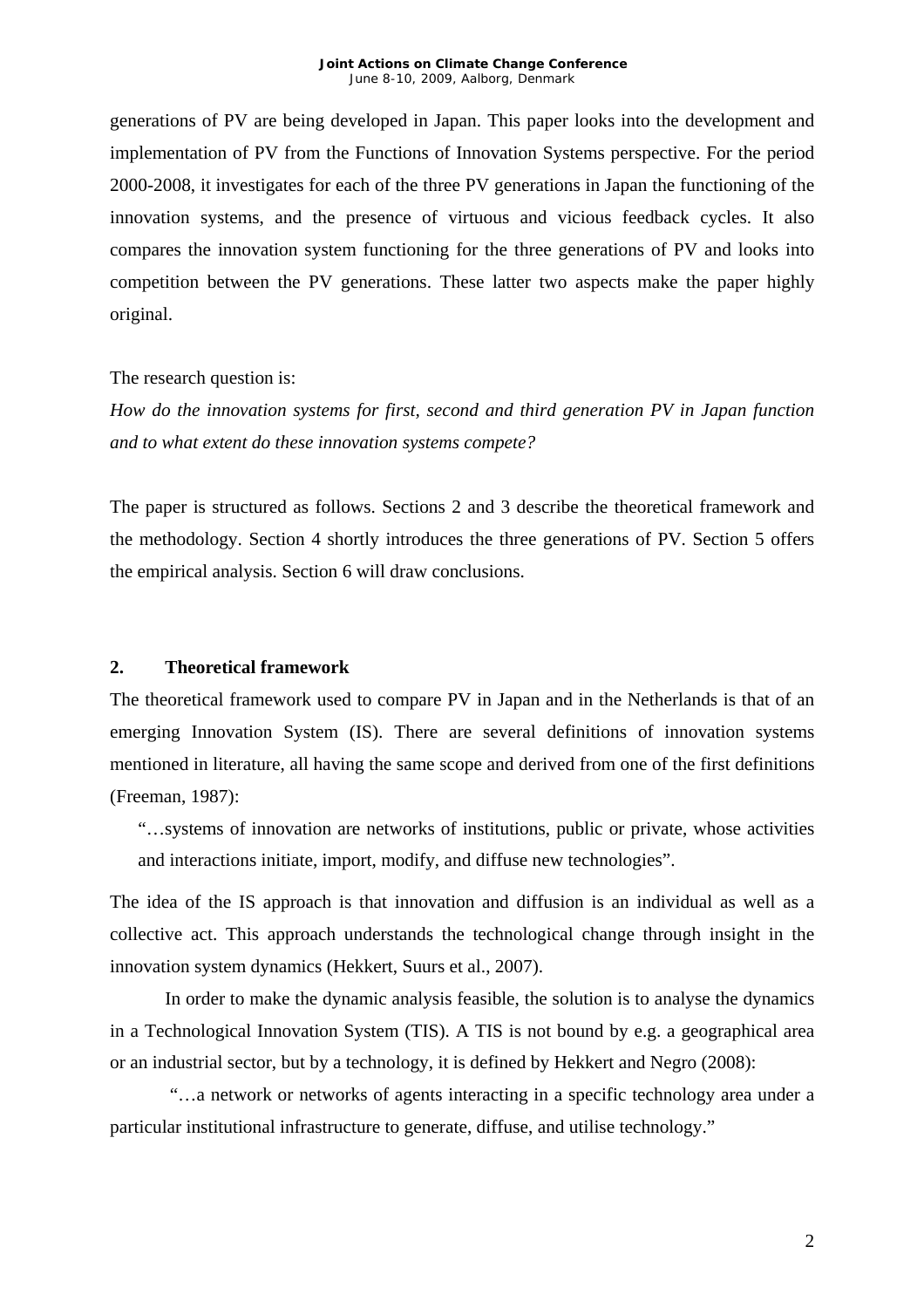#### *Joint Actions on Climate Change Conference*  June 8-10, 2009, Aalborg, Denmark

A well functioning TIS is a prerequisite for the technology in question to be developed and widely diffused, but it is difficult to determine whether or not a TIS functions well. Therefore, the factors that influence the overall function – the development, diffusion, and use of innovation – need to be identified (Edquist, 2004). Jacobsson and Johnson (2000) developed the concept of system functions, where a system function is defined as "…a contribution of a component or a set of components to a system's performance". They state that a TIS may be described and analysed in terms of its 'functional pattern', i.e. how these functions have been served (Johnson and Jacobsson, 2000). The functional pattern is mapped by studying the dynamics of each function separately as well as the interactions between the functions. The system functions are related to the character of, and the interaction between, the components of an innovation system, i.e. agents (e.g. firms and other organisations), networks, and institutions, either specific to one TIS or 'shared' between a number of different systems (Edquist, 2001).

Recently a number of studies have applied the system functions approach, which has led to a number of system functions lists in the literature (a.o. Jacobsson and Johnson, 2000; Liu and White, 2001; Rickne, 2001; Bergek, 2002; Carlsson and Jacobsson, 2004; Jacobsson and Bergek, 2004; Hekkert et al., 2007; Negro et.al 2007; Kamp, 2008). This paper uses the list of system functions, recently developed at Utrecht University (a.o. Hekkert et al., 2007) that will be applied to map the key activities in innovation systems, and to describe and explain the dynamics of a TIS.

#### *Function 1: Entrepreneurial Activities*

The existence of entrepreneurs in innovation systems is of prime importance. Without entrepreneurs innovation would not take place and the innovation system would not even exist. The role of the entrepreneur is to turn the potential of new knowledge development, networks and markets into concrete action to generate and take advantage of business opportunities.

#### *Function 2: Knowledge Development*

Mechanisms of learning are at the heart of any innovation process. For instance, according to Lundvall: "the most fundamental resource in the modern economy is knowledge and, accordingly, the most important process is learning" (Lundvall, 1992). Therefore, R&D and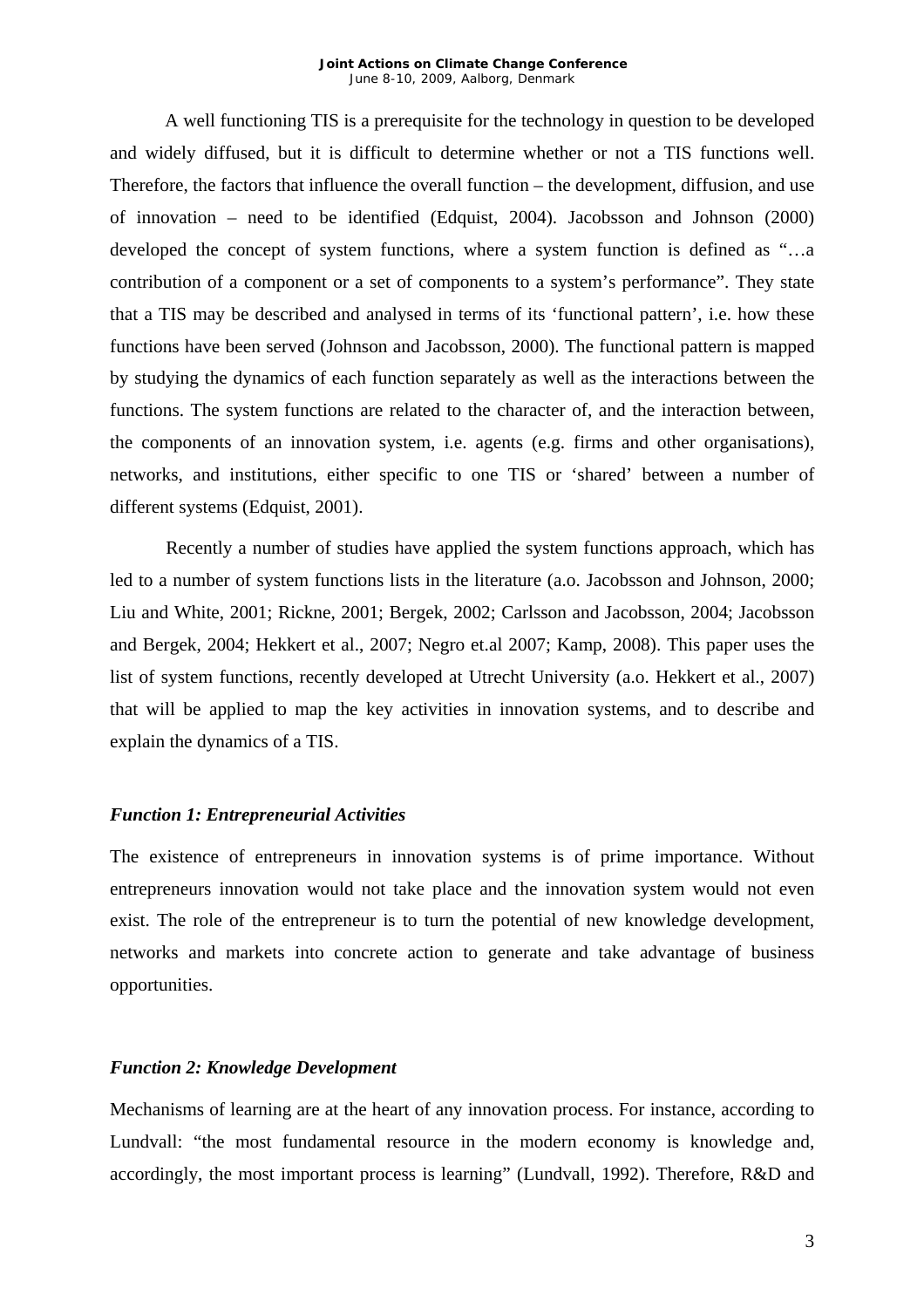knowledge development are prerequisites within the innovation system. Four types of learning processes were distinguished by Kamp et al. (2004); learning by searching<sup>[1](#page-3-0)</sup>, learning by doing<sup>2</sup>[,](#page-3-1) learningby using<sup>3</sup> and learning by interacting<sup>4</sup>[.](#page-3-3) This function encompasses 'learning by searching', 'learning by doing', and 'learning by using'.

## *Function 3: Knowledge Diffusion through Networks*

The fourth learning process that was identified was learning by interacting, or knowledge diffusion. It entails the transfer of knowledge between different linked actors, which is commonly known as a network. According to Carlsson and Stankiewicz (1991) the essential function of networks is the exchange of information. This is important in a strict R&D setting, but especially in a heterogeneous context where R&D meets government, competitors and market.

## *Function 4: Guidance of the Search*

Resources are limited making it necessary to effectively distribute them by focusing, or guiding them, on specific paths. There are several ways in which such guidance can be established. If a technology has proven itself, this will give the technology a higher level of credibility, which will propel development into this area. Similarly a technological breakthrough can motivate actors to focus on a specific field of study, given that it creates high expectations in the future abilities of the technology. Guidance can also be initiated by institutions such as the government through goal setting.

## *Function 5: Market Formation*

1

A new technology often has difficulties to compete with incumbent technologies. Therefore it is important to create protected spaces for new technologies. A possibility is the formation of temporary niche markets based on financial incentives, or based on specific applications of the technology (Schot, Hoogma et al., 1994). This can be done by governments but also by other agents in the innovation system.

<span id="page-3-0"></span><sup>&</sup>lt;sup>1</sup> Learning by searching entails the creation of new knowledge at research institutes or companies.<br><sup>2</sup> Learning by doing consists of production skills which increase the efficiency of production operation

<span id="page-3-1"></span><sup>&</sup>lt;sup>2</sup> Learning by doing consists of production skills which increase the efficiency of production operations.<br><sup>3</sup> Learning by using activities deliver specific production-related knowledge such as feedback on the

<span id="page-3-2"></span>performance of the system in an actual application, as well as gaining experience with placing or installing the innovation. <sup>4</sup>

<span id="page-3-3"></span> $4$  Learning by interacting entails the transfer of knowledge between different actors.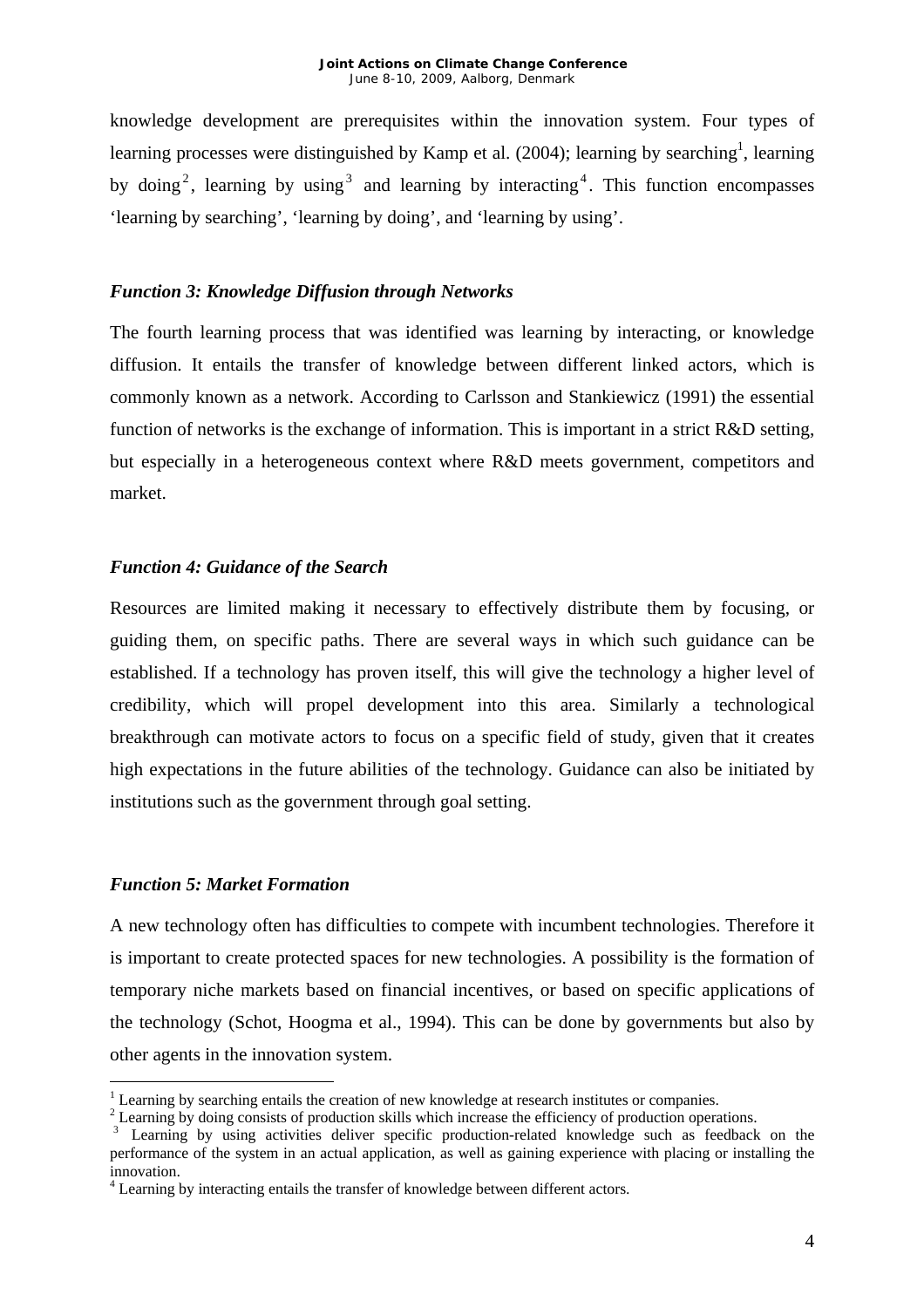### *Function 6: Resource Mobilisation*

Resources, both financial, human and physical, are necessary as a basic input to all the activities within the innovation system.

#### *Function 7: Support from advocacy coalitions [5](#page-4-0)*

Since a new technology has to become part of an incumbent regime, parties with vested interests will often oppose this force of 'creative destruction'. In that case, advocacy coalitions can function as a catalyst to create legitimacy for the new technology and to counteract resistance to change.

### *Virtuous and vicious cycles*

Both the individual fulfilment of each system function and the interaction dynamics between them are of importance to the functioning of the TIS. Positive interactions between system functions could lead to a reinforcing dynamics within the TIS, creating *virtuous cycles* that promote the development and diffusion of the technology. Vicious cycles on the contrary, which result from negative interaction between the system functions, lead to reduced activities in relation to other system functions, thereby slowing down or even stopping the progress.

#### **3. Methodology**

1

This paper assesses the functions of the TIS for each PV generation through the evaluation of the system functions. Table 1 shows the indicators for the functions that were used. The data were collected through interviews with key actors, document search and literature review. The interviews were conducted in English by a Dutch researcher in Japan. Respondents came from a variety of organisations: companies (Sharp Corp., Showa Shell Sekiyu K.K., Kaneka Corp., Suntech/MSK), (semi-)government organisations (NEDO $^6$  $^6$ , ANRE<sup>[7](#page-4-2)</sup>), universities (TUAT<sup>[8](#page-4-3)</sup>,

<span id="page-4-0"></span><sup>&</sup>lt;sup>5</sup> This function is sometimes called 'creation of legitimacy/counteract resistance to change'. The terms are used interchangeably. We chose 'support from advocacy coalitions' as it is the clearest description. 6

<span id="page-4-1"></span> $6$  The New Energy and Industrial Technology Development Organization (NEDO) is the subsidy provider of the Japanese government

<span id="page-4-2"></span> $A$ gency for Natural Resources and Energy, subdivision of Ministry of Economy, Trade and Industry (METI) responsible for the national energy policy 8

<span id="page-4-3"></span>Tokyo University of Agriculture and Technology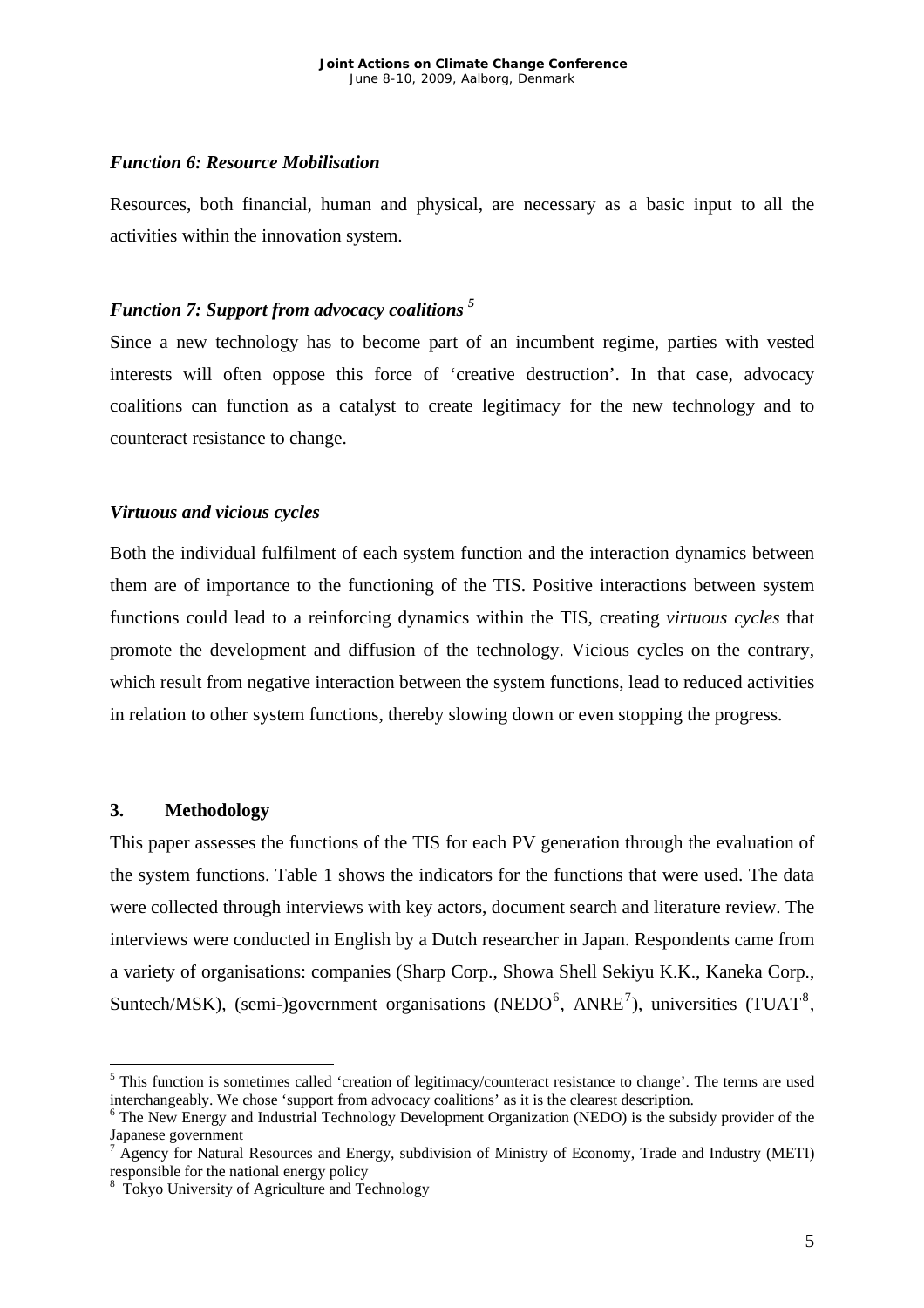#### *Joint Actions on Climate Change Conference*  June 8-10, 2009, Aalborg, Denmark

Tokyo University of Science, Kyoto University), research institutes (AIST<sup>[9](#page-5-0)</sup>, PVTEC) and others (ULVAC<sup>10</sup>, Misawa Homes<sup>11</sup>, JPEA<sup>12</sup>, RTS<sup>13</sup>). After data collection the interrelation between the system functions was investigated per PV generation. By observing positive and negative interactions we determined the presence of virtuous and vicious cycles and their main causes. Lastly, we compared the innovation system functioning for the three generations of PV and looked into competition between the PV generations.

| <b>Function</b>                   | <b>Indicator</b>                               |
|-----------------------------------|------------------------------------------------|
| Function 1:                       | Type of entrepreneur                           |
| Entrepreneurial activities        | Change in the number of entrepreneurs          |
|                                   | Recent activities                              |
|                                   | Future (announced) activities                  |
|                                   |                                                |
| Function $2$ :                    | Type of organisation performing research       |
| Knowledge development             | Type of research activities (basic/applied)    |
|                                   | Start of national research project             |
|                                   | Start of production                            |
|                                   | Production cost changes                        |
|                                   | Market size indication                         |
|                                   | Feedback from market                           |
|                                   |                                                |
| Function 3:                       | Collaboration between organisations on R&D     |
| diffusion<br>Knowledge<br>through | Formalised exchange methods                    |
| networks                          |                                                |
|                                   |                                                |
| Function 4:                       | Targets set by government or industry          |
| Guidance of the search            | Type of targets (research/market/installation) |
|                                   | Support for goals                              |
|                                   | Technological expectations                     |
|                                   | Technological background                       |

#### **Table 1: Indicators of each function**

<sup>–&</sup>lt;br>9

<span id="page-5-1"></span><span id="page-5-0"></span><sup>&</sup>lt;sup>10</sup><br>
Supplier of manufacturing equipment, in particular vacuum technology<br>
<sup>11</sup><br>
PV branch organisation<br>
<sup>13</sup> PV market analysis and consultancy firm

<span id="page-5-2"></span>

<span id="page-5-3"></span>

<span id="page-5-4"></span>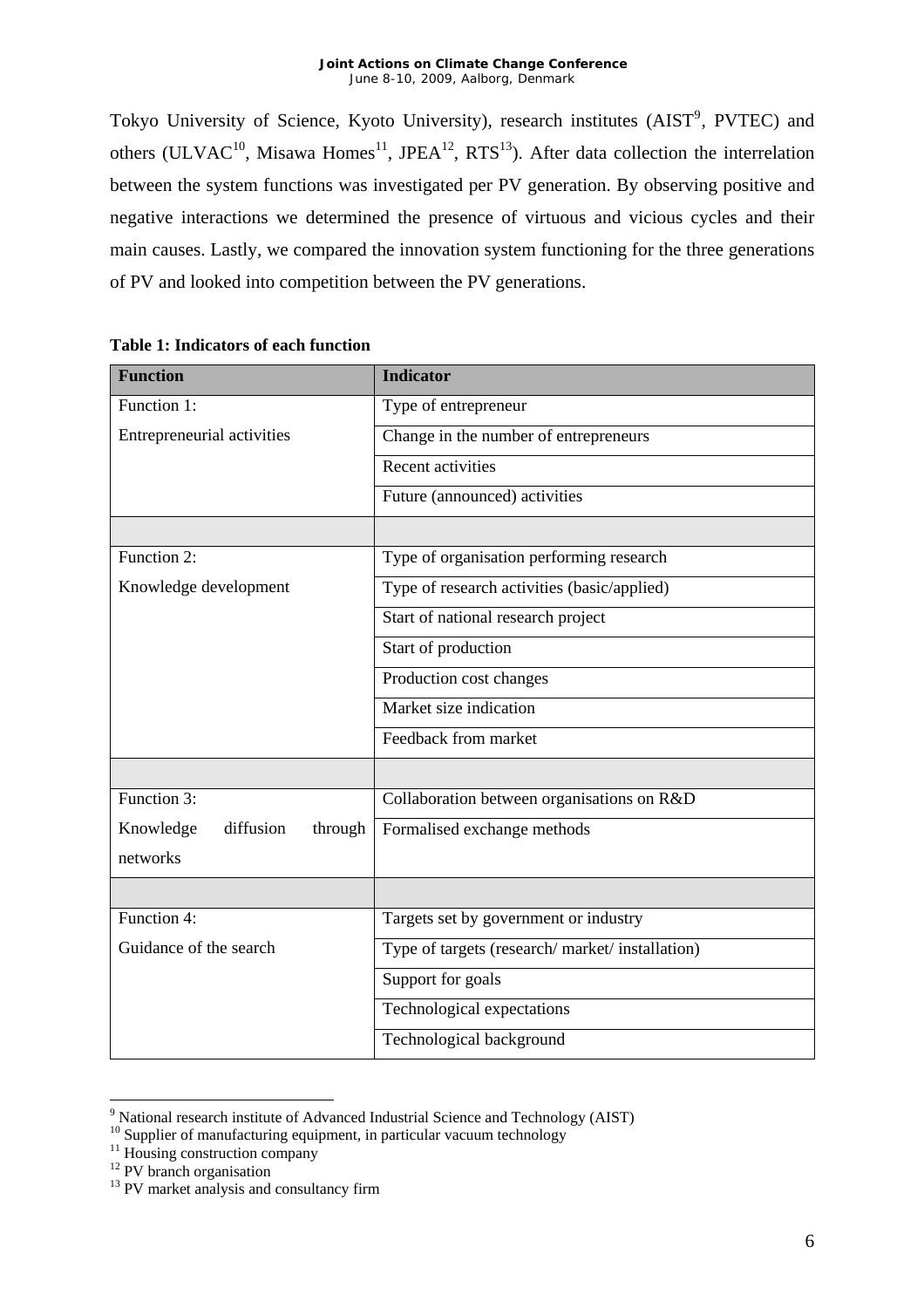#### *Joint Actions on Climate Change Conference*  June 8-10, 2009, Aalborg, Denmark

|                        | Expected continuation of development and diffusion |
|------------------------|----------------------------------------------------|
|                        |                                                    |
| Function 5:            | Market size developments                           |
| Market formation       | Consumer motivation                                |
|                        | Financial market incentives                        |
|                        | Technology specific applications                   |
|                        |                                                    |
| Function 6:            | Availability of venture capital                    |
| Resources mobilisation | Availability specialised financial institutes      |
|                        | Availability of (research) employees               |
|                        | Availability specialised education programs        |
|                        | Availability of raw materials                      |
|                        |                                                    |
| Function 7:            | Existence of advocacy coalitions                   |
| Creation of legitimacy | Activities of coalitions                           |
|                        | Recent results of activities                       |
|                        |                                                    |

## **4. Technology**

PV works by absorbing the solar radiation and transforming it into an electric current. There are several varieties of solar cell designs with different performance and cost features. These varieties are generally divided into three generations, each in a different phase of development. First generation solar cells have been developed for decades and are widely implemented. Second generation solar cells have just entered the market. Third generation solar cells are still in the R&D phase and have not entered the market yet. The market we will focus on in our analysis is the power application market.

## **4.1 First generation**

First generation solar cells are all crystalline silicon solar cells (c-Si). These are the most wellknown solar cells, and also the most well researched. Nearly all solar cells currently being produced are of this type. They hold 90% of the total market and compared to the other technologies crystalline silicon have a high efficiency of around 15%. (Branz et al., 2008).The main problem lies in their relatively high silicon usage. As there is currently a silicon shortage, other technologies which use less or no silicon are becoming more attractive.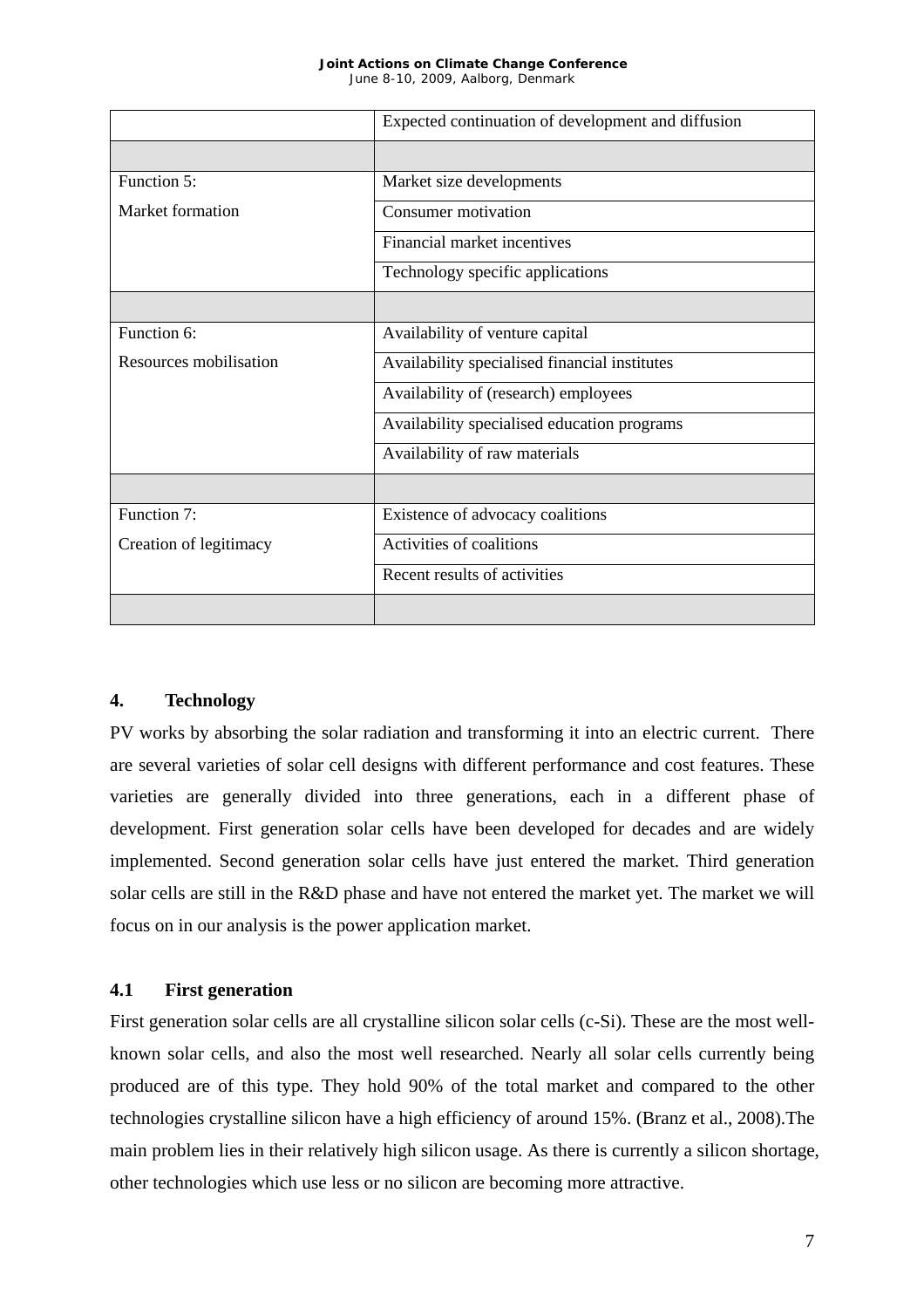## **4.2 Second generation**

The second generation of solar cells consists of a variety of solar cell technologies which have recently entered the market. We will focus on thin-film silicon solar cells, which includes amorphous silicon, Tandem and Hybrid solar cells, and on CIS solar cells.

## *4.2.1 Thin-film silicon solar cells (tf-Si)*

Thin-film solar cells were created to reduce the amount of silicon per solar cell. Current products are becoming increasingly thin, up to 1/100th the thickness of conventional crystalline silicon solar cells. (ECN, 2008b) Current research is aimed at determining the optimum structure of the solar cell. Another major research point is making the wafers stronger as waver breakage is a big problem.

## *4.2.2 Copper Indium di-Selenide/di-Sulfide solar cells (CIS)*

CIS does not incorporate silicon. There are not many manufacturers of CIS solar cells yet as it was commercialised only recently. Many companies are upscaling their test installation into full production. Current research aims at increasing the conversion efficiency from 12% to 15%, determining the optimal composition of the solar cells, and switching from cell to module without high efficiency losses. (Powalla, 2008)

### **4.3 Third generation**

The third generation solar cells is still in the R&D phase and consists of a large range of technologies in varying stages of development. We will focus on organic solar cells, in particular dye-sensitised solar cells and polymer 'plastic' solar cells, as they are the furthest in development.

### *4.3.1 Dye-sensitised solar cells (DSC)*

DSC use chemical dyes to capture the light and convert it into electricity. DSC are very cheap to produce (20-30% of production costs of first generation solar cells). (Arakawa, 2008) The main problems now are long-term stability, and material sealing to prevent oxidation. DSC can be used flexibly and can be made in many different colours. Commercial production of DSC solar cells for consumer products started at the end of 2008. (Prent & Stroeks, 2008)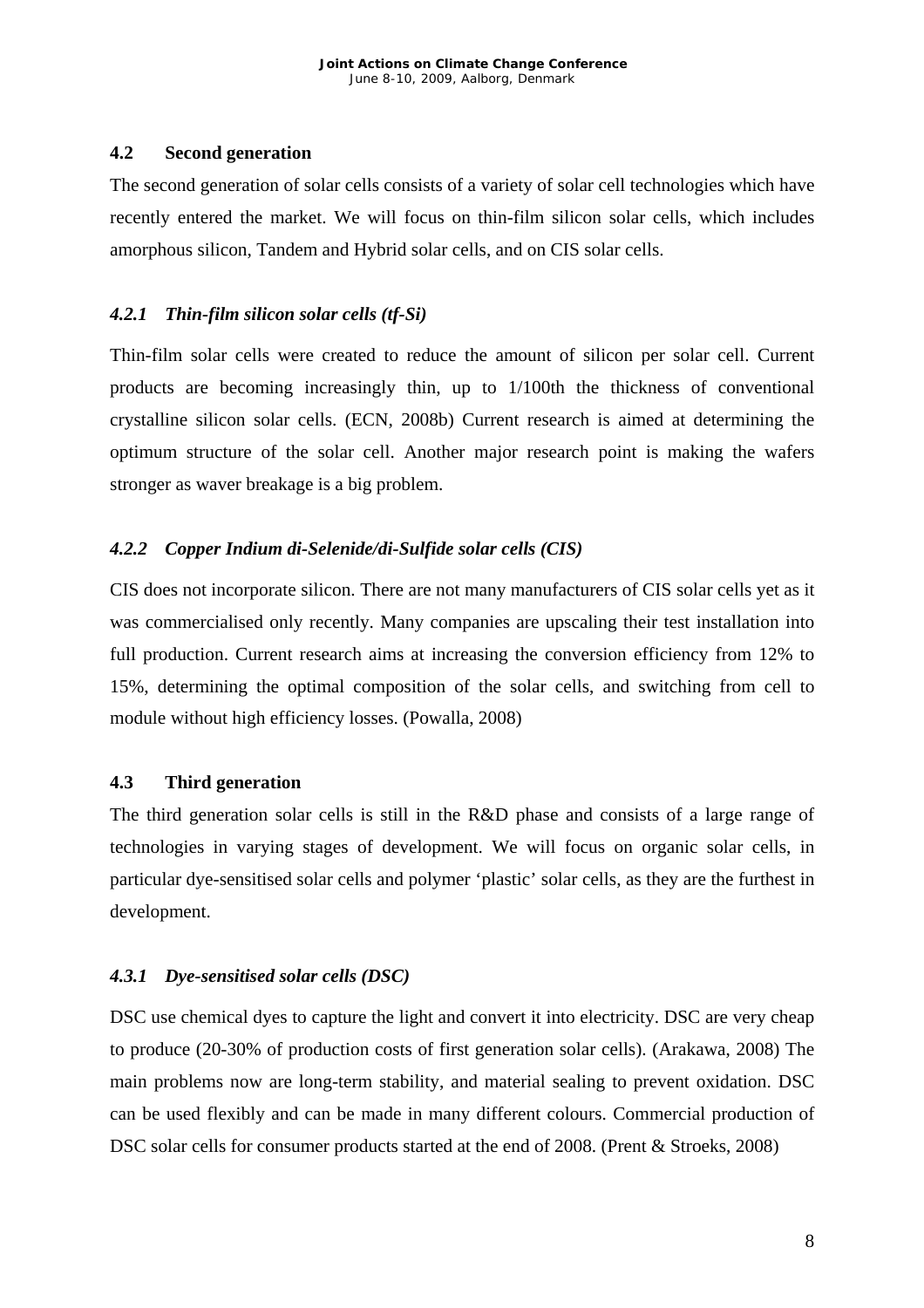## *4.3.2 Polymer solar cells*

Polymer solar cells consist of special plastic composites. This technology is in an early stage of development (ECN, 2008a) but research is progressing rapidly. Current research focuses on finding new materials, improving the structure of the cells, and resolving stability issues, to ensure sufficiently long lifetimes for practical use. (ECN, 2008a)

## **5. Functional analysis of Japanese PV innovation systems, per generation**

## **5.1 First generation PV**

## *Function 1: Entrepreneurial Activities*

Crystalline silicon solar cells (c-Si) are produced by four Japanese companies: Mitsubishi Electric, Kyocera, Sharp and Hitachi. (RTS, 2008) As part of large groups they have capital available for research and production expansion. However the market is fairly established and highly competitive so no new entrepreneurs have entered.

Most likely due to the silicon shortage interest from the current companies appears to be waning. One company has decided to sell its activities (Hitachi) and one is focusing increasingly on its thin-film activities (Sharp). The remaining two companies (Mitsubishi Electric and Kyocera) show dedication and have announced production expansions of up to 3 times their current production volume to supply the growing international market. (RTS, 2008)

### *Function 2: Knowledge Development*

1

The main organisations performing research into c-Si are: AIST, Mitsubishi Electric, Kyocera, Hitachi and Sharp Corp. (RTS, 2008) Japan has performed research into c-Si since 1974, when the government started the Sunshine  $Project<sup>14</sup>$ . Currently, most research is performed by the large companies, sometimes in collaboration with manufacturing equipment companies.

Sharp started mass-production in 1963. Since then, large cost reductions have been achieved (learning by doing). System price per kW dropped over 80% between 1993 and

<span id="page-8-0"></span> $14$  The nation's first national research program into solar energy.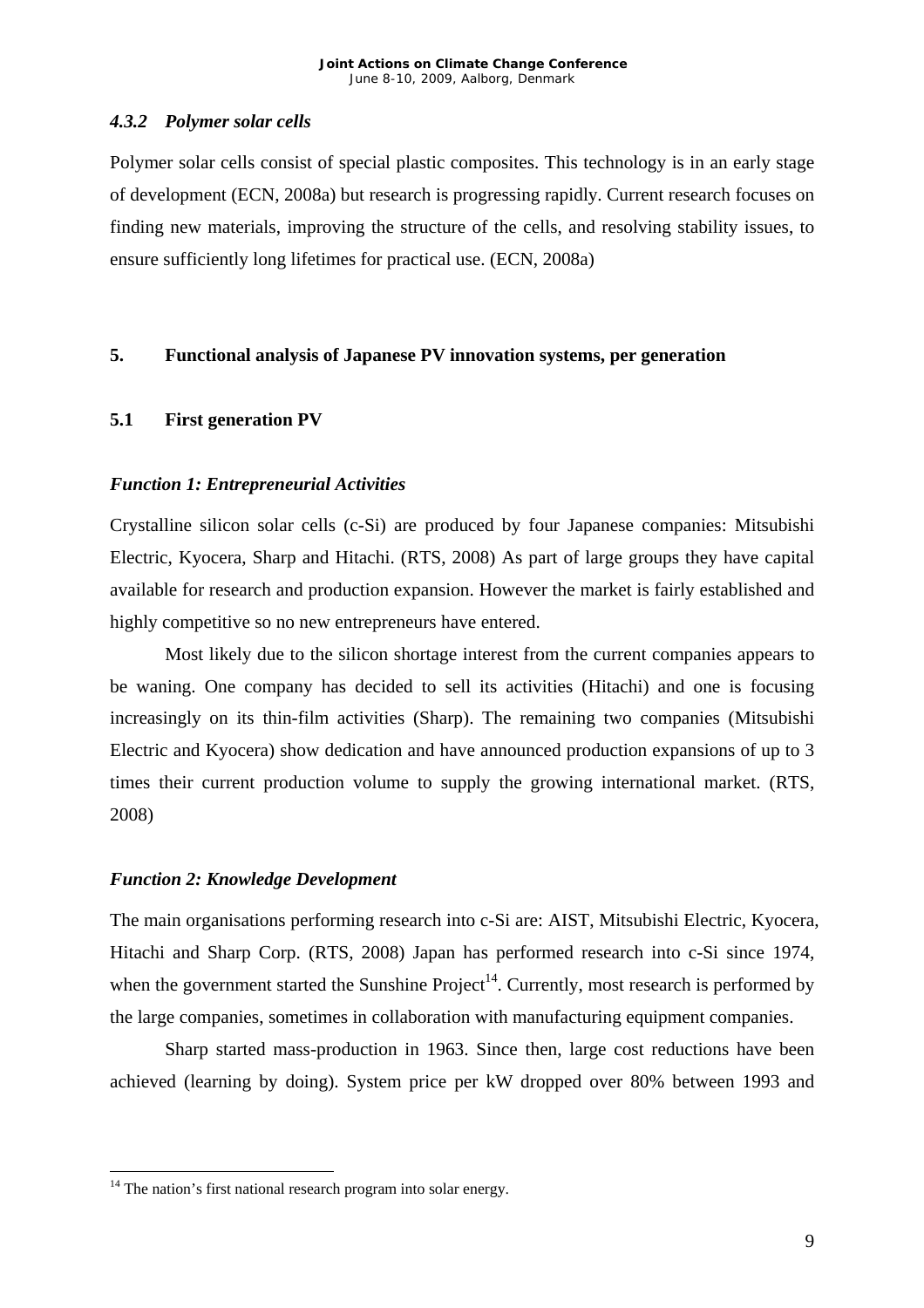2006. (Watanabe, 2007) As the main technology on the market c-Si has benefited a lot from the government's installation test projects, the Field Test Projects<sup>15</sup> (learning by using).

## *Function 3: Knowledge Diffusion through Networks*

C-Si is a very mature technology, which makes the companies unwilling to cooperate. (Sharp, 2008) However collaborative research between research institutes, and between research institutes and companies, does exist. (NEDO, 2008) Also much information is exchanged through formalised exchange methods (meetings, conference, etc.). Most of this relates to patents or new products and production technologies.

## *Function 4: Guidance of the Search*

An important source of guidance is the much cited document on the future of PV in Japan: the PV2030 Roadmap. This Roadmap was created by a committee consisting of representatives from government, industry and academia. (NEDO, 2004) According to the Roadmap, PV is expected to fulfil 50% of Japan's residential energy demand (approximately 10% of total energy consumption). (NEDO, 2004) The Roadmap's main goal is to lower the cost of PV to 7 yen/KWh by 2030. These cost goals are transformed into specific efficiency targets for each technological field.

C-Si has been used for a very long time and has gained a lot of credibility. Therefore, it is expected to remain an important type of solar cell in the industry, despite the current silicon shortage. (Sharp, 2008) However interest from entrepreneurs and researchers is shifting more and more to the second and third generation solar cells.

### *Function 5: Market Formation*

1

The residential market for PV has increased enormously under the government's installation subsidy, the 'Residential Dissemination Programme' (1993-2005). It provided home owners with an installation subsidy that decreased as production costs decreased. Therefore, the price that home-owners had to pay for a PV installation has barely changed under the scheme. Since the end of the 'Residential Dissemination Programme' the Japanese have lost their position as the country with the largest installed capacity of solar cells in the world to

<span id="page-9-0"></span><sup>&</sup>lt;sup>15</sup> In the Field Test projects half the installation costs of innovative modules and/or systems is reimbursed in exchange for feedback from users including performance evaluation up to 4 years which is released to the public. [NEDO, 2007; Ikki & Matsubara, 2007]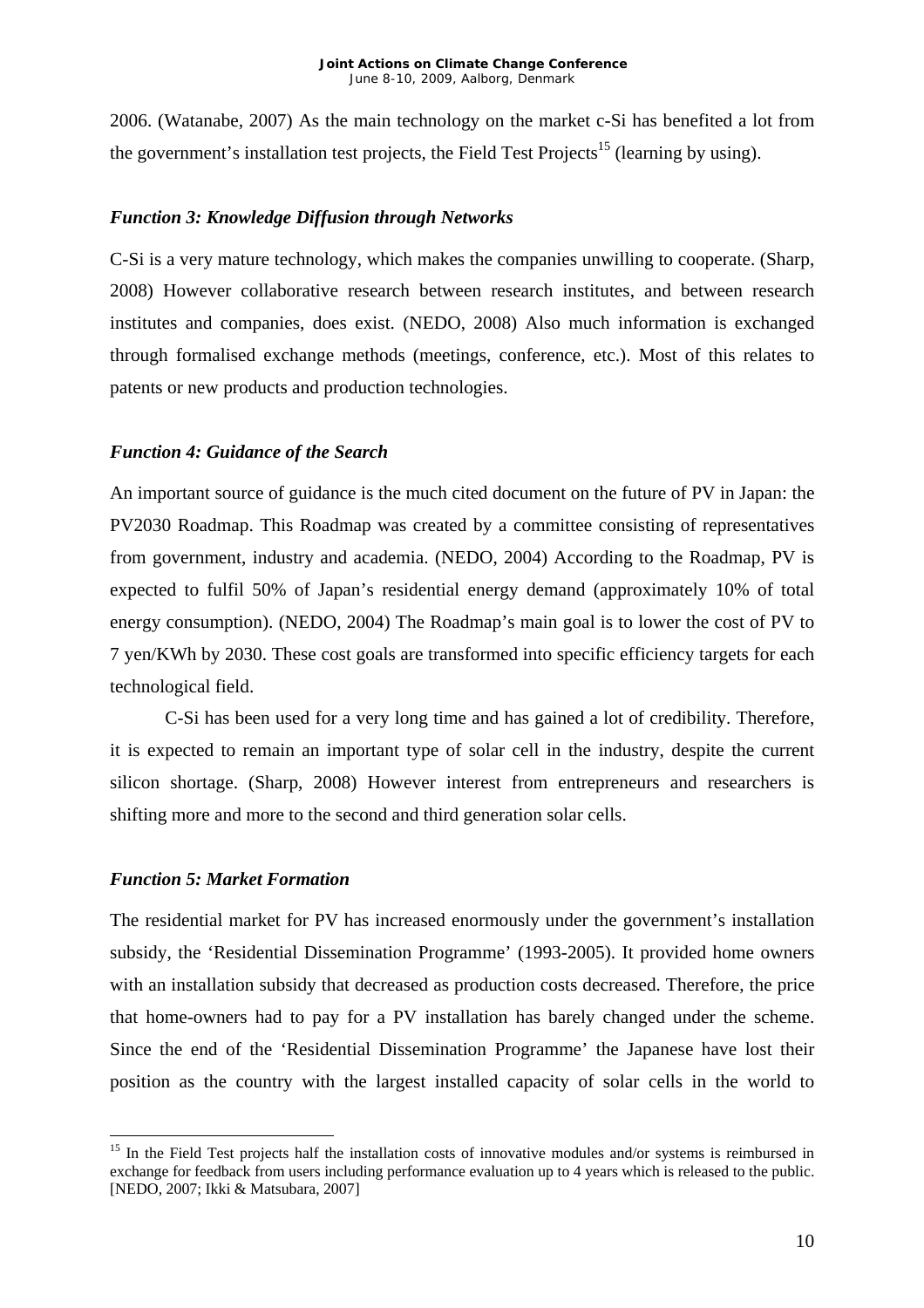Germany. (PVPS, 2007) Foreign markets like the German are becoming more and more important for Japanese manufacturers. (PVPS, 2007)

C-Si roughly has a 90% share of the total Japanese PV market. Though PV experts expect c-Si cells will remain the dominant PV technology in the coming years due to their high efficiency and proven reliability, it is expected to lose a large share of the market (some estimates go up to 50%) in the near future as other technologies will improve their efficiency.

### *Function 6: Resource Mobilisation*

C-Si is investigated by large group companies that can bear the burden of R&D, as well as the training of new researchers. Many companies and research institutes are involved and therefore many specialists in the industry are available. The main problem lies in the silicon shortage which forces technical innovations and a move towards thinner technologies. Some factories are not producing at full capacity due to shortages, and getting a steady supply of silicon is one of the major challenges currently facing manufacturers. (AIST, 2008) However there are good prospects in this regard as the number of silicon manufacturers is increasing. It is expected that there will be a sufficient amount of silicon on the market around 2010. (Suntech/MSK, 2008)

#### *Function 7: Support from advocacy coalitions*

Government regularly receives input from actors like industry and academia through advisory committees. Working together to achieve a common goal is considered very important in Japan. (JPEA, 2008) The government's goals and policies in general are not top-down but are made together with industry and academia. While the guidance for PV research activities is strong there is a distinct lack of market guidance and support since the end of the Residential Dissemination Programme in 2005.

### *Virtuous and vicious feedback cycles*

Until 2006, Japan was ranked top one in the world in terms of production volume. However, since then, crystalline silicon PV development in Japan has been slowed down due to a vicious cycle (see Figure 1). The silicon shortage has led to problems for entrepreneurs. This has pushed entrepreneurs away from this technology towards technologies that use less or no silicon. Even though the silicon supply is expected to increase within a few years, entrepreneurs that have already shifted are not expected to return as developments in the other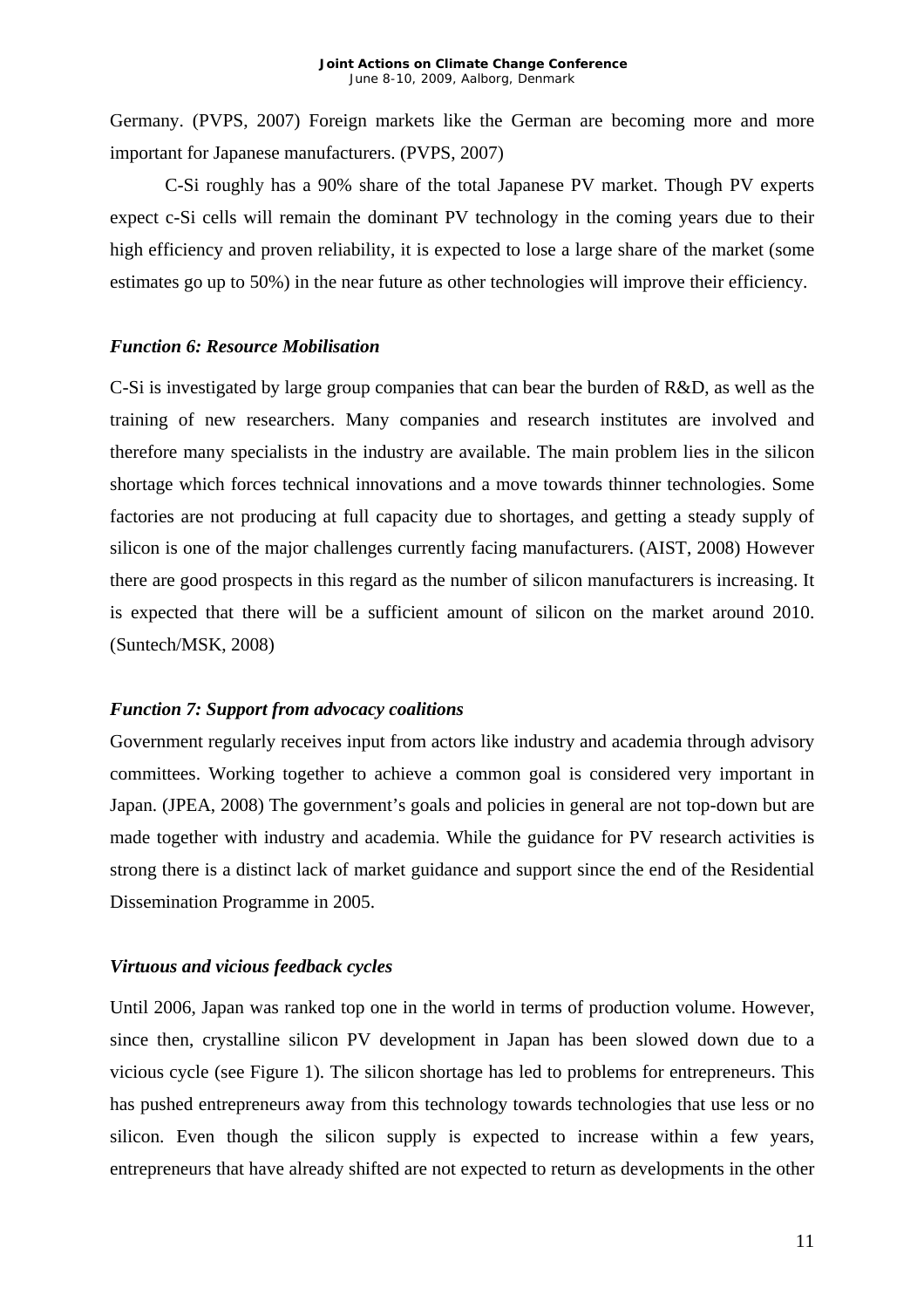types of solar cells are making them competitive with crystalline silicon solar cells. The relative decrease in production of crystalline silicon PV has led to reduced market shares prospects; combined with the highly competitive market there are less prospects for potential new entrepreneurs.



**Figure 1:** Crystalline silicon vicious cycle

## **5.2 Second generation PV**

## *Function 1: Entrepreneurial Activities*

Worldwide, many companies have started thin-film silicon (tf-Si) production due to the silicon shortage and the ease with which one can start. Thin-film solar cells use only  $1/100<sup>th</sup>$ of the amount of silicon as the first generation PV. [ECN, 2008b] Furthermore, as tf-Si technology is very similar to LCD, it is easy for LCD companies, with their large consumer appliance business units, to move to the production of tf-Si solar cells. In Japan, several new companies have started production of thin-film silicon: Sanyo (1997), Mitsubishi Heavy Industries (MHI) (2002) and Fuji Electric Systems (2006). These companies are very active and many of them expect to put new multi-junction products on the market in the near future. [RTS, 2008]

There are only two *CIS* manufacturing companies in Japan; Showa Shell (2008) and Honda Soltec (2008). Matsushita was involved but has abandoned CIS development. [Prent & Stroeks, 2008]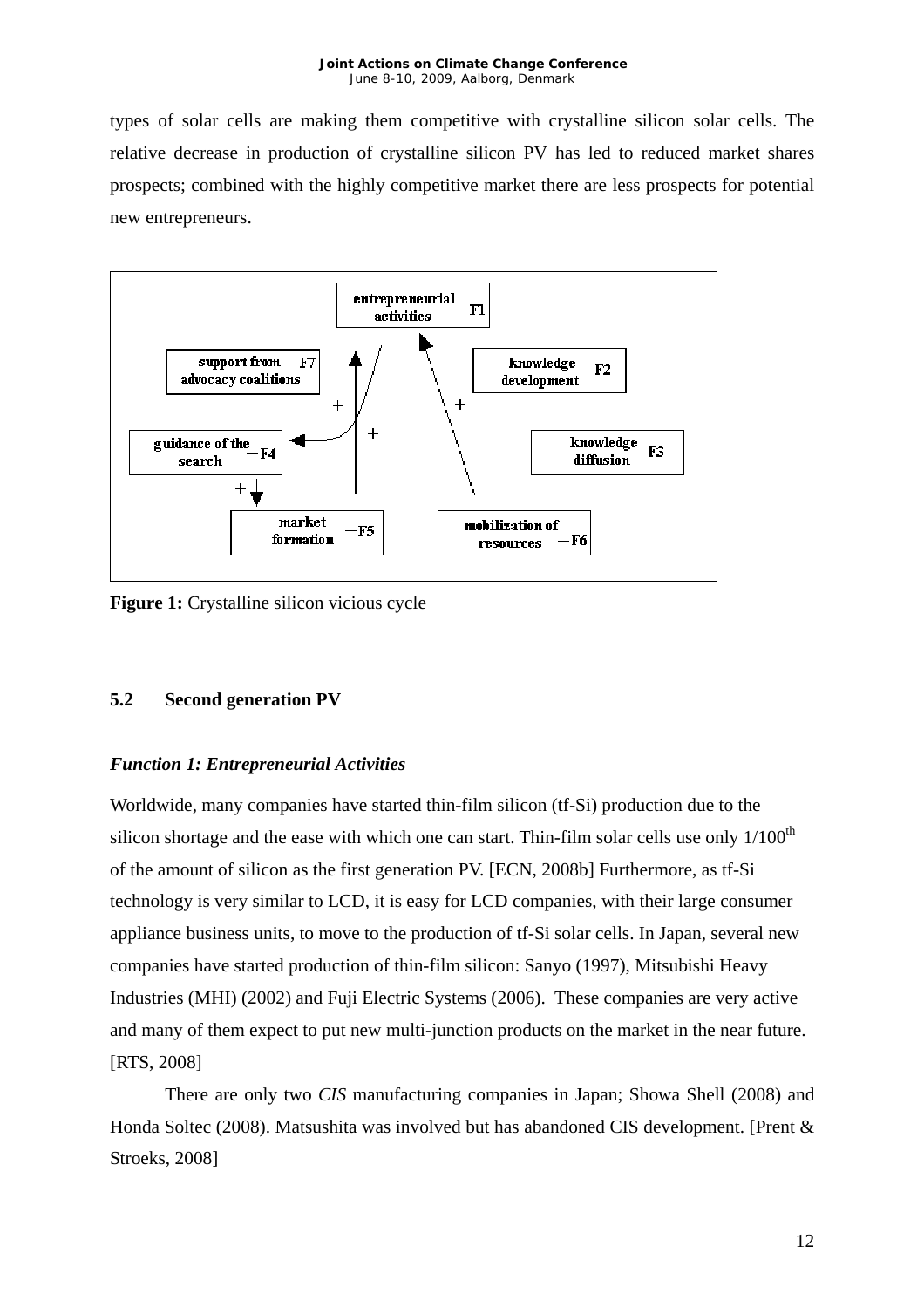#### *Function 2: Knowledge Development*

Of all PV technologies currently the most popular research field is thin-film PV. Research into thin-film started in 1977 and is still mainly basic research; however companies are switching from basic to applied research. Thin-film silicon solar cells have been in production for quite some time. Companies have gained a lot of experience in producing them (learning by doing). They also benefit from the Field Test Projects to test their solar cells and gain experience with usage (learning by using).

The *CIS* research community is fairly small. Only three universities participate in NEDO research (Kushiya, 2008). Only two companies are doing research into CIS: Honda and Showa Shell. Both these companies are fairly small and therefore limited in their research abilities. (Kushiya, 2008) There are also some problems with 'learning by doing'. Although CIS shows great potential to achieve large cost-reductions (Iken, 2004), there are currently only few research institutes which can actually fabricate CIS cells. (Kushiya, 2008; Imoto, 2008) The most likely cause is the high cost of the required vacuum equipment. (Derbyshire, 2008) However the government aims to incorporate all research groups into large research centers. (Kushiya, 2008)

#### *Function 3: Knowledge Diffusion through Networks*

For tf-Si many collaborative efforts exist, especially between companies and research institutes. A network of institutions keep in touch in this field and exchange information. Academic conferences take place twice a year. (Kaneka, 2008) Here research results and patents are presented.

For CIS, knowledge exchange is difficult. The research groups are all very small and focus on different parts of the cell. (Kushiya, 2008) Research institutes and universities do collaborate. However the two companies producing and researching CIS have very little collaborative activities. Honda Soltec has developed their main product by themselves, the only major Japanese PV company to do so. (Tanaka, 2007) Showa Shell has been researching CIS the longest but does not collaborate with any other institute as it considers its own knowledge level too advanced. (Kushiya, 2008) Formalised exchange methods that specifically target CIS are limited too.

#### *Function 4: Guidance of the Search*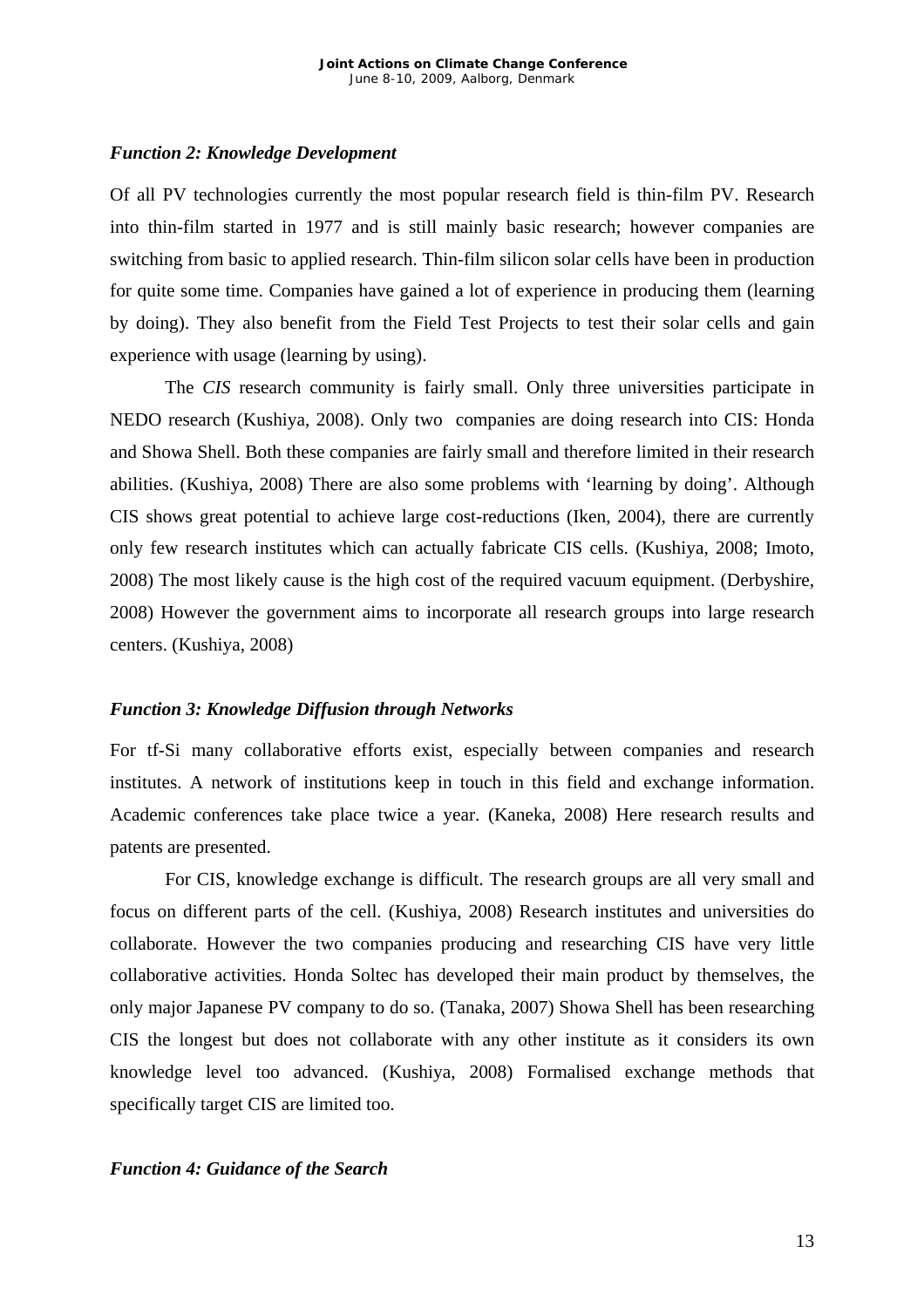The industry sees great promise in tf-Si as efficiency improvements and cost reductions are expected and tf-Si has the benefit of lower module weight. Tf-Si is used in calculators and in TFT so there is confidence in the continued development of this type of cell.

CIS is not regarded as promising by the large companies like Sharp and Mitsubishi. This is most likely a combination of three factors: high R&D costs (Kushiya 2008), concerns about the Indium supply which is making those currently dealing with a silicon shortage nervous (Smets, 2008), and the expected increase in silicon production by 2009-2010 making the need to develop a technology which differs from the tried-and-tested semi-conductor technologies not so urgent.

#### *Function 5: Market Formation*

Tf-Si is drastically increasing its market share. However due to the lower efficiency than crystalline silicon, manufacturers are aiming at specific applications, mainly building integrated  $PV^{16}$  $PV^{16}$  $PV^{16}$ . Fuji Sun Energy created a lightweight flexible solar cell which can be integrated into non-straight roofing material, or even tent-cloth.

CIS is competing directly with crystalline silicon in that they are aiming at standard rooftop applications. However the highly competitive market makes it difficult to enter and compete with the silicon-based technologies. CIS holds no clear advantage yet over crystalline regarding pricing and efficiency. However there is currently only a limited supply of CIS PV modules in the world wide so it could be considered a status symbol. (Kushiya, 2008)

### *Function 6: Resource Mobilisation*

1

Tf-Si does not have problems in mobilising resources, as a lot of large companies are involved.

With the small research and production base the number of CIS experts in Japan is limited. However since companies and universities train new employees themselves this is not an issue. (Kushiya, 2008) The main problem for CIS manufacturers lies in ensuring a sufficient Indium supply. The companies appear confident this will not form a problem however if many companies suddenly start CIS production it will still become an issue.

<span id="page-13-0"></span><sup>&</sup>lt;sup>16</sup> Solar cells integrating into buildings or building materials e.g. windows, roof tiles, walls, etc.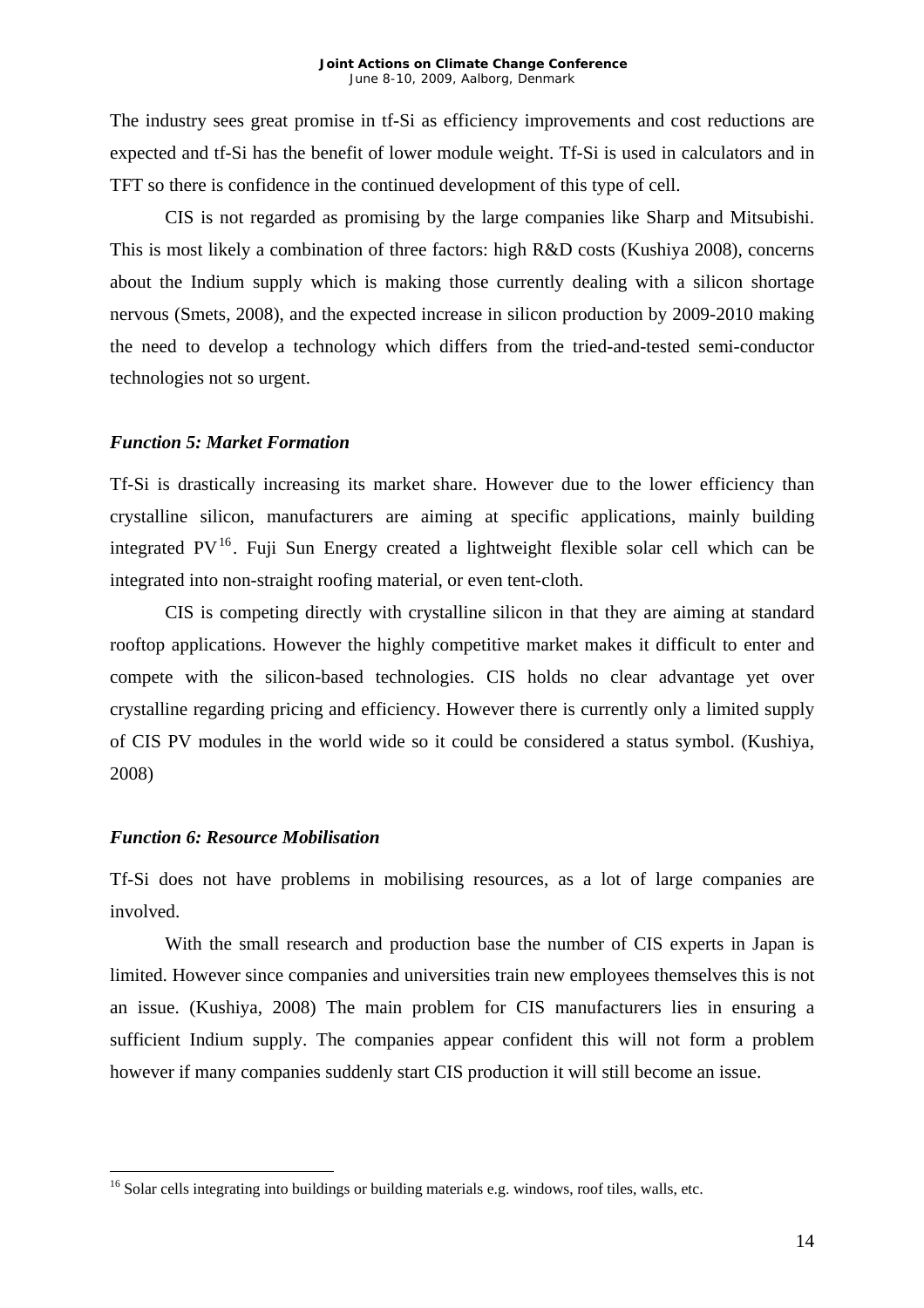## *Function 7: Support from advocacy coalitions*

Government regularly receives input from actors like industry and academia through advisory committees.

## *Virtuous and vicious feedback cycles*

A virtuous cycle was found for the development of thin film silicon solar cells (see Figure 2). The silicon shortage has increased attention for tf-Si. The overlap with other technologies like LCD benefits its further development and allows new players to enter production and research fairly easily. The large Japanese market has attracted several new thin-film silicon solar cell manufacturers.



**Figure 2:** Thin-film silicon virtuous cycle

We can find a vicious cycle for CIS where the small scattered research community does not allow good knowledge diffusion (see Figure 3). This causes problems with the perception of the technology and scares off potential new entrepreneurs. However there are some good prospects as the small research groups are expected to be combined into larger groups which should facilitate knowledge creation and diffusion.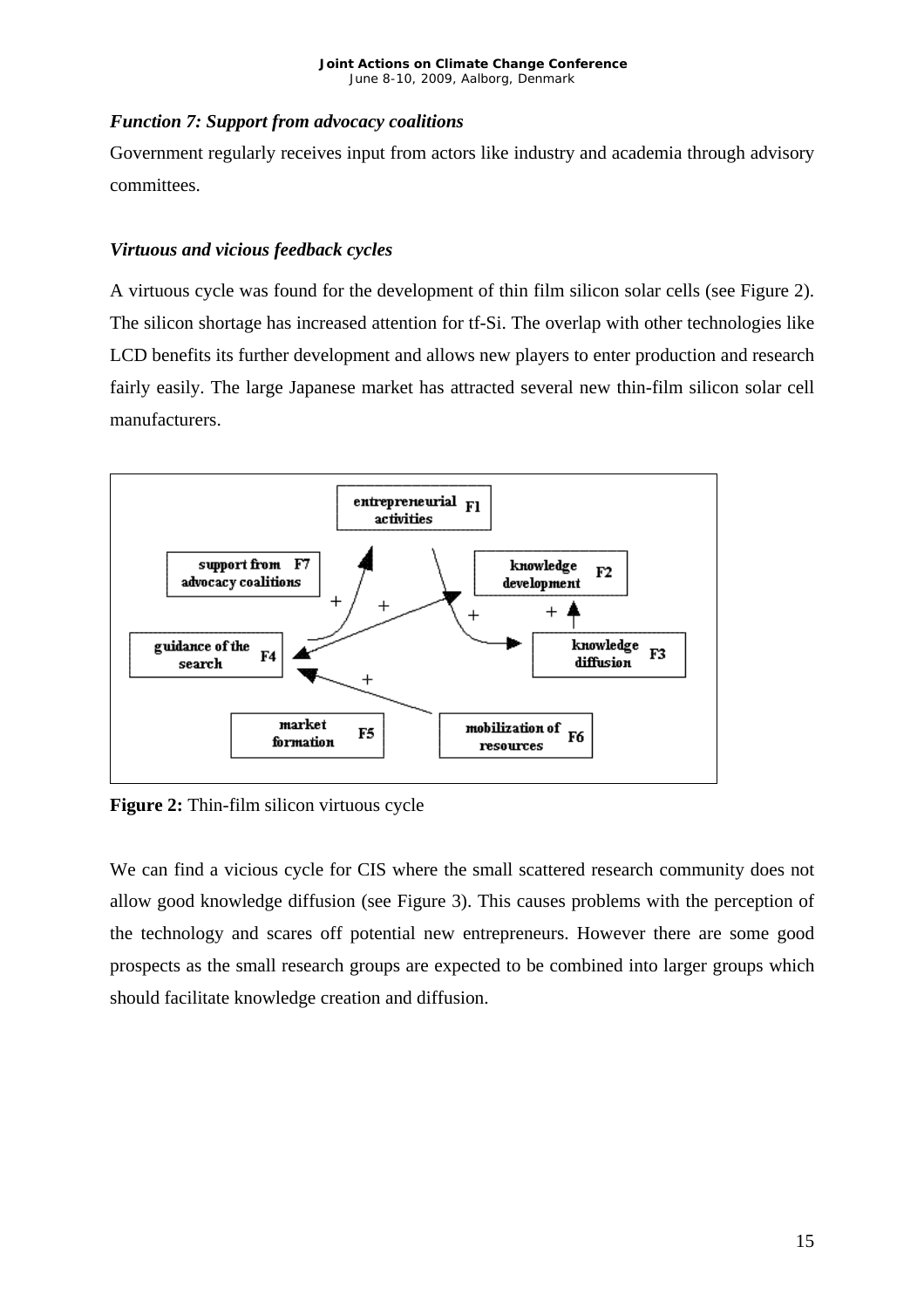

**Figure 3:** CIS vicious cycle

## **5.3 Third generation PV**

## *Function 1: Entrepreneurial Activities*

A large variety of companies is involved in the production and development of organic solar cells. These include both small companies such as Chemicrea Inc. (chemical company), and large companies such as: Sharp Corp., Fujikura, Nippon Sheet Glass Co., Nippon Steel Chemical Co., Ltd., Toyo Seikan Kaisha, Ltd. (container and package company), Koa Corp. (electronic parts manufacturer), and Hodogaya Chemical Co., Ltd. (NEDO, 2008) Many companies new to the solar cell industry are involved, as this involves a different type of industry; chemical, instead of the electronic appliances sector of the first generation. (Arakawa, 2008) Three to four years ago about 50 companies were involved in DSC research. However some have left since their research was not successful. Others have successfully adapted and continue R&D. (Yoshikawa, 2008) Companies attached to large groups have an established knowledge base which is necessary in order to perform the research. (Yoshikawa, 2008; JPEA, 2008)

## *Function 2: Knowledge Development*

Many research institutes are involved in research into organic solar cells. Since the main problems with organic cells concern their stability, power applications which require long term stability (15-20 years for rooftops) will require much research. (Arakawa, 2008) Many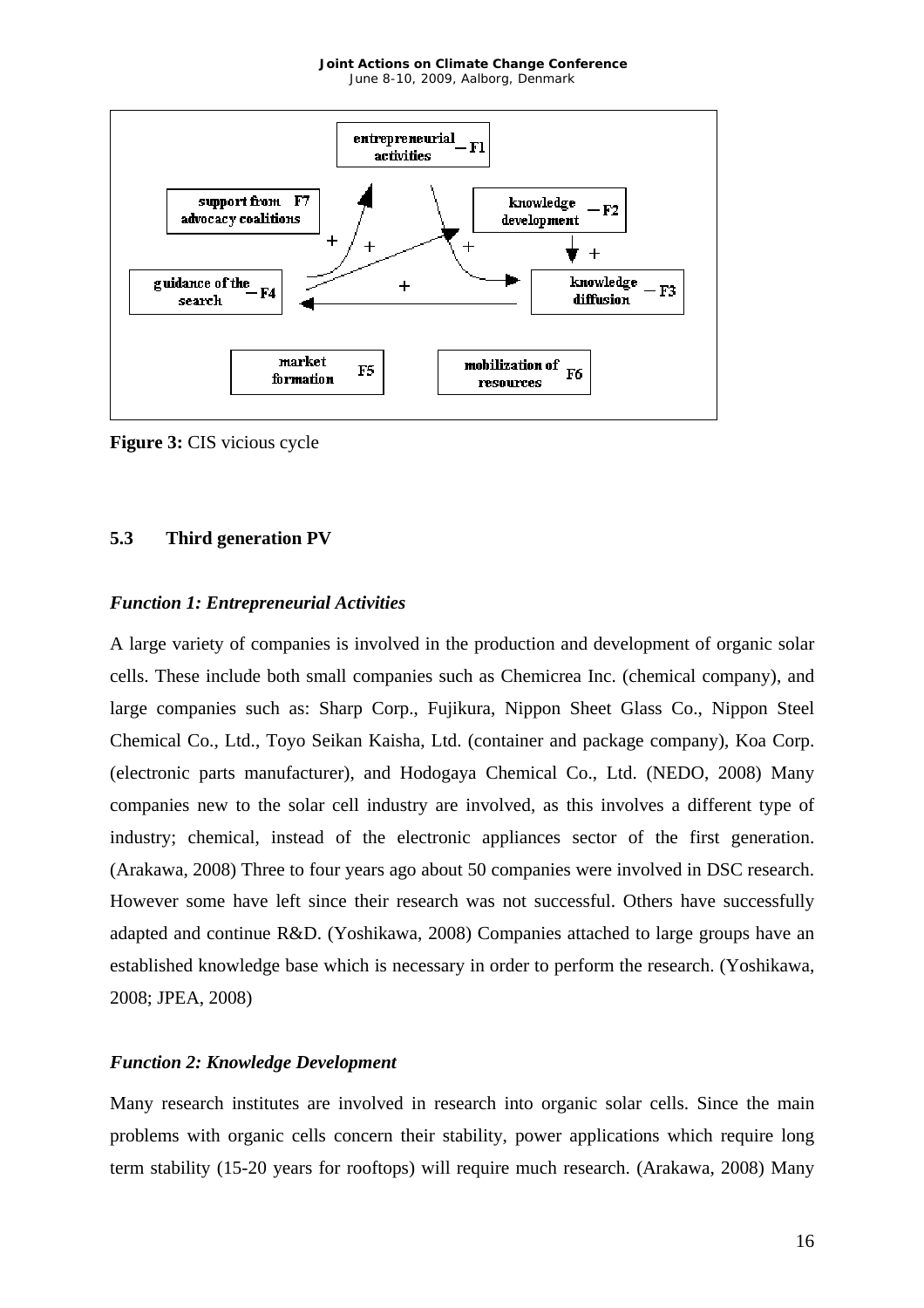scientists work on improving the efficiency of organic solar cells, however the cells are not yet in full scale production. (JPEA, 2008) DSC solar cells can easily be made. Therefore, production experience can easily be gained to improve the production process (learning by doing).

## *Function 3: Knowledge Diffusion through Networks*

Many companies and research institutes are involved in organic solar cell research and are collaborating quite heavily. Some small companies have grouped together to start research into polymers and some small companies collaborate with universities. (Yoshikawa, 2008) However knowledge exchange will become more difficult in the near future, especially for DSC as it gets further towards commercialisation. (Yoshikawa, 2008) A special group for organics meets once every 3 months and exchanges research information. The conferences are a major source of information. Also there are journals such as 'Solar Energy and Materials' though none are specialised for organic solar cells. For polymers there are conferences and related journals such as 'Electronic Devices', which also discuss DSC. (Yoshikawa, 2008)

## *Function 4: Guidance of the Search*

There is mixed confidence in organic solar cells for use in power applications. In general it is expected that it will take about ten years before they are ready for long-term applications. (Arakawa, 2008) Organic cells are fairly unstable as the materials oxidise in air and therefore require some advanced lamination technology. They also have a very short lifespan. For these reasons some believe they might never be able to be used in power applications. (Smets, 2008)

## *Function 5: Market Formation*

The main advantages of organic solar cells are the potentially low production costs, high efficiency and diversity in colour. In general, many consumer applications are possible for DSC and worldwide many companies are planning innovative DSC products. However the focus of the Japanese government and thereby the research in Japan is on rooftop applications. Therefore, companies will most likely not receive much governmental aid for R&D into consumer applications. As such, PV manufacturers doubt what to do with organic solar cells right now. Sharp "still needs to decide a final application as the market is very uncertain at the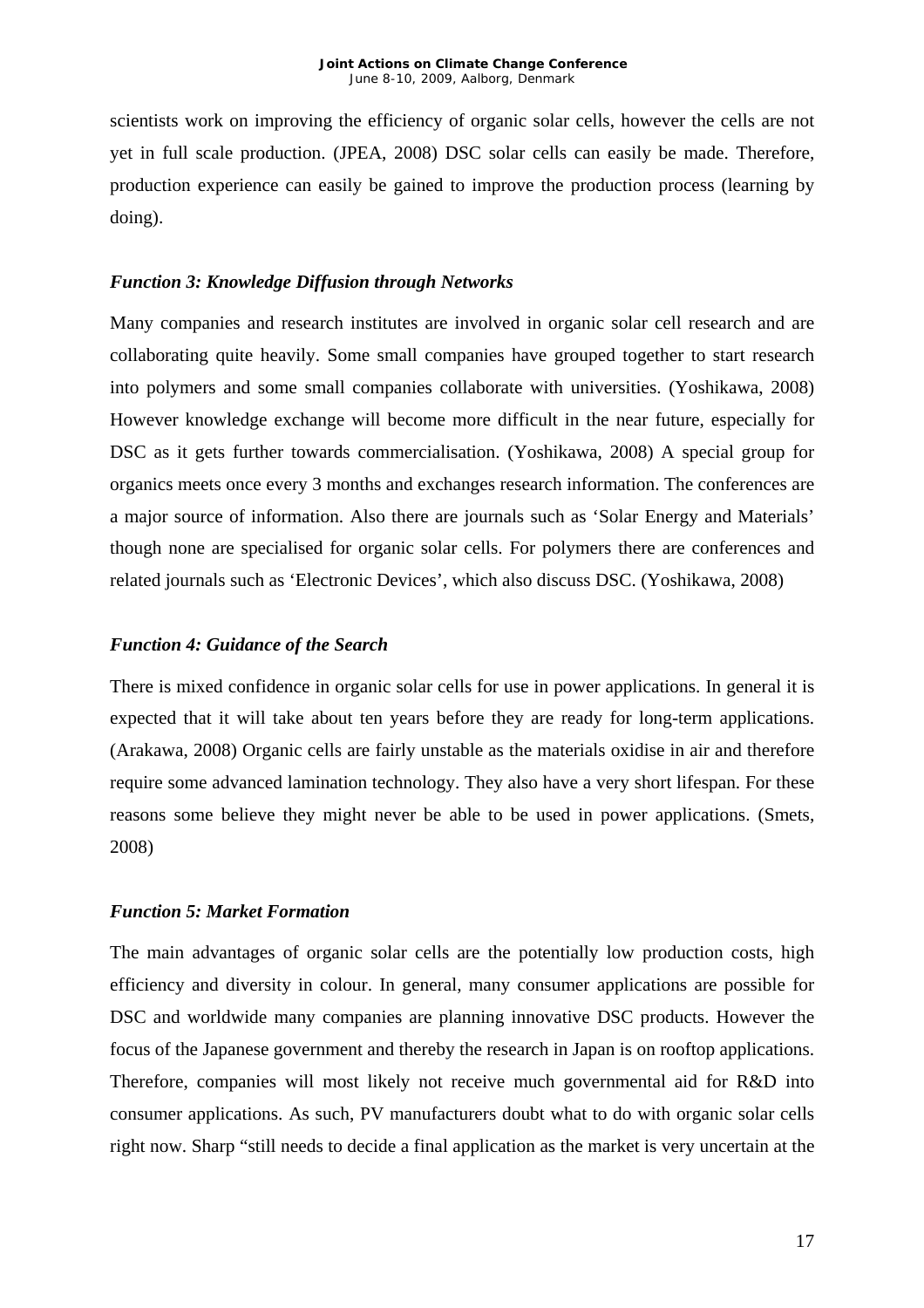moment. A power plant is our final application but we are also considering other applications. We can't set a date yet for market introduction." (Sharp, 2008)

## *Function 6: Resource Mobilisation*

The organic research field is large; there are a large number of research groups and companies involved. As such we can assume there is enough human capital present. The problem apparently lies with access to financial capital. Many small companies have reportedly stopped due to financial difficulties in researching and developing a new product. They are mainly dependent on NEDO research projects for financing. (Arakawa, 2008)

## *Function 7: Support from advocacy coalitions*

Government regularly receives input from actors in industry and academia through advisory committees.

## *Virtuous and vicious feedback cycles*

A virtuous cycle was found for organic solar cell development (see Figure 4). Organic solar cells show a lot of potential to achieve the target of grid parity through the reduction of production cost. This mobilises resources for R&D. Most of the research is only in the basic research stage which is the field of academic research. As such its inclusion in the PV 2030 Roadmap is an important factor stimulating development of the technology though it is still far from power-type applications. The combination of a new technological field and ease-ofproduction is what has attracted many companies and research institutes to this type of solar cell. Collaboration between companies is common place, to share the costs of research and development and lobby for government support.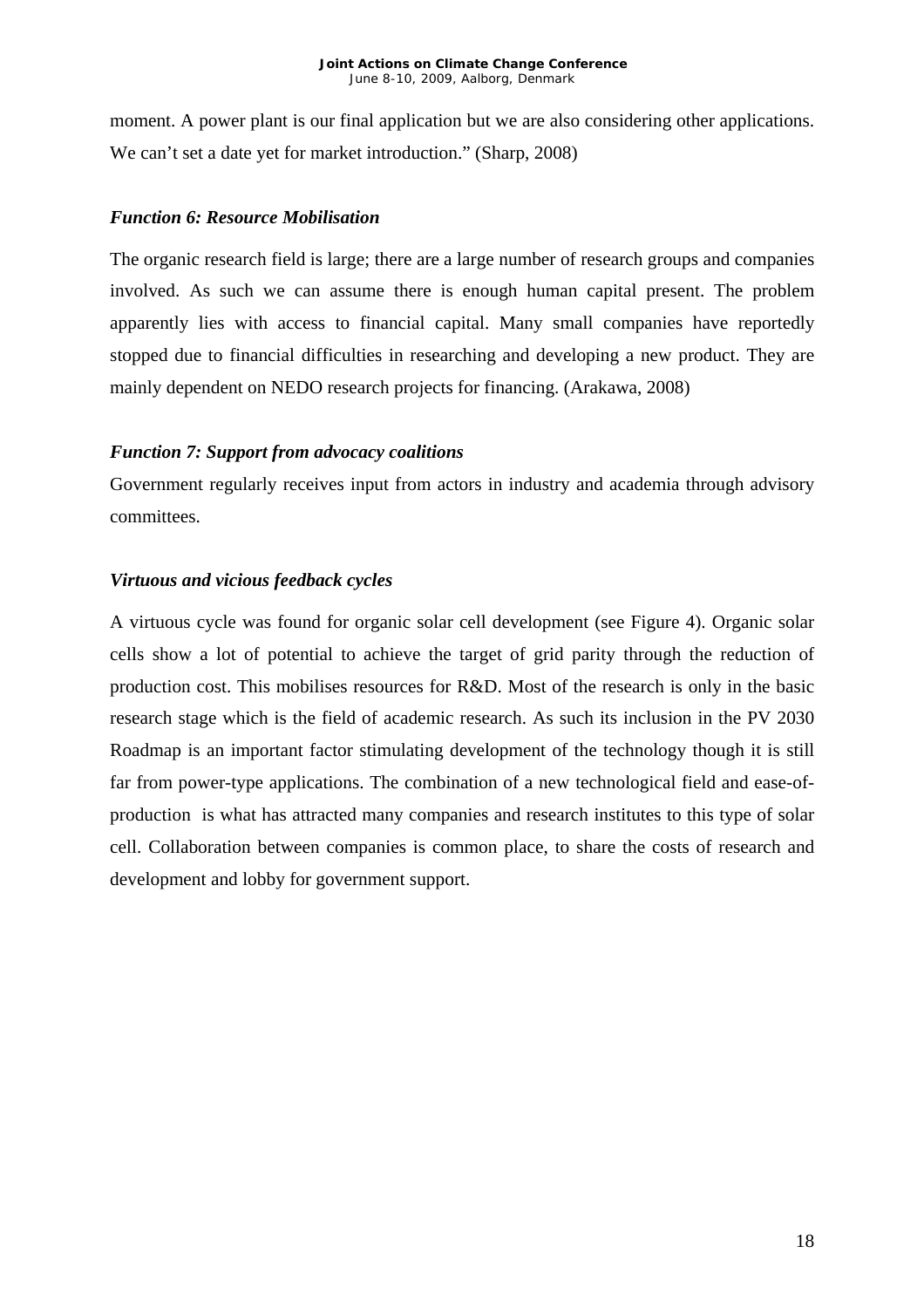

Figure 4: Organic solar cells virtuous cycle

## **5. Conclusion and discussion**

The research question of this paper was:

*How do the innovation systems for first, second and third generation PV in Japan function, and to what extent do these innovation systems compete?* 

We will answer the two parts of this question in the following two sections.

# **5.1 The functioning of the innovation systems for the three generations of PV in Japan**

The case study has revealed large differences in the functioning of the innovation systems for the three generations of PV in Japan. The first generation – crystalline silicon solar cells – has thrived for decades. Japan has developed a large industry and a large installed capacity of PV. Until 2006, Japan was number one ranked in production volume. However, this positive situation has slowed down since 2006. Now, a vicious cycle appears, triggered by silicon shortages and the abandonment of market subsidies. These have pushed entrepreneurs away to other technologies that use no or less silicon and/or to markets outside Japan, like Germany.

The second generation solar cells shows both a virtuous and a vicious cycle. Thin film silicon PV prospers from a virtuous cycle. Entrepreneurial activities are increasing because companies make the step from first generation PV or from the LCD industry to second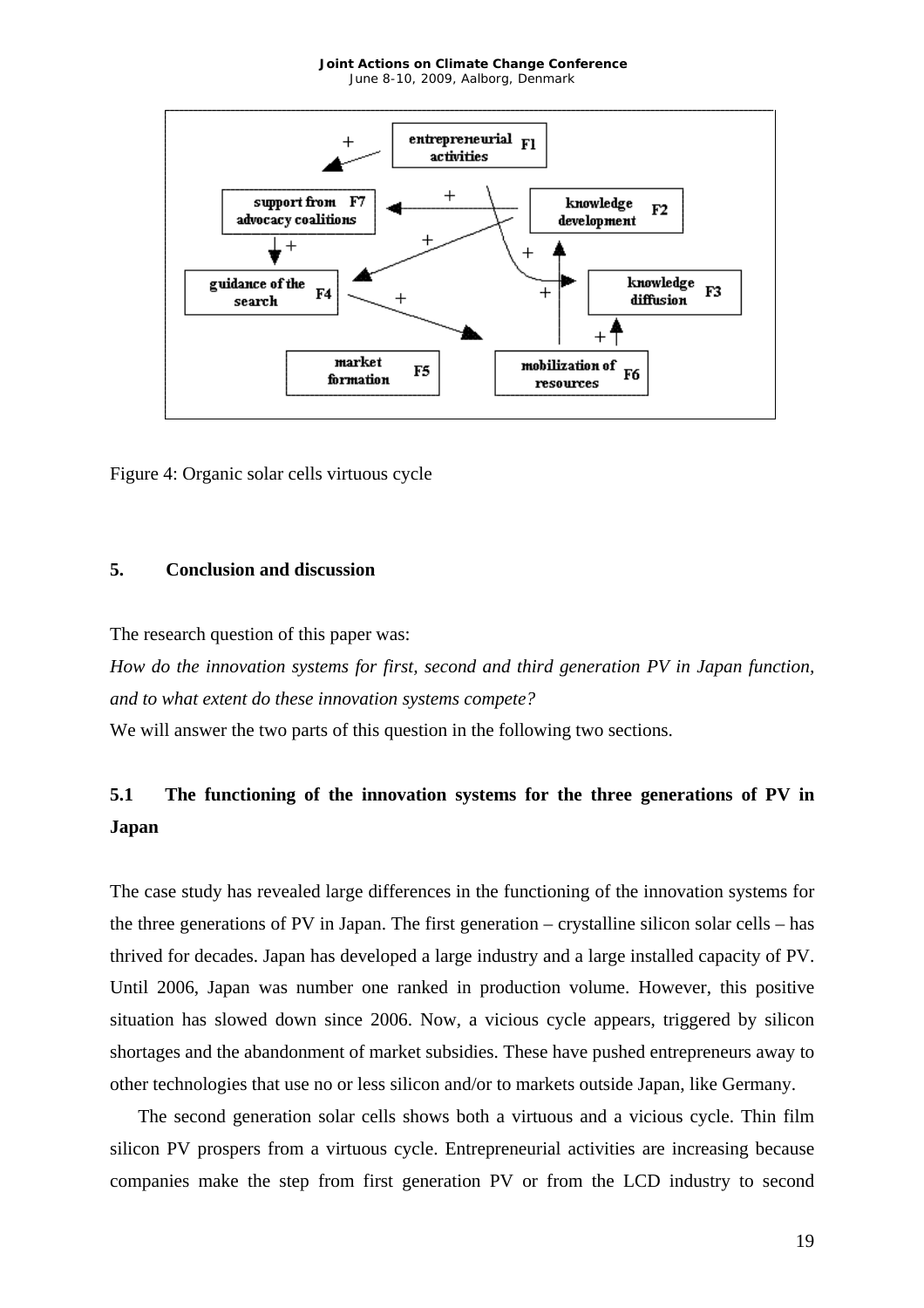generation PV. The technology shows great promise because it uses less silicon and worldwide markets are growing. Also a lot of knowledge is exchanged by all actors involved, which is guided by the Roadmap from the Japanese government. The other second generation solar cell technology, CIS, is locked into a vicious cycle of high investment costs, small groups of actors involved and little knowledge exchange.

Third generation solar cells find themselves in a virtuous cycle of high expectations, large R&D investments, and knowledge exchange. The end goal for this generation of PV is to contribute to electricity production, but currently developers aim at consumer appliances.

#### **5.2 Competition between the three generations of PV in Japan**

The three generations of PV in Japan can compete for three types of resources: physical resources, human resources and financial resources. Financial resources can come from companies, from government or other policy bodies and from the market.

Competition for physical resources is an important factor in the different functioning of the TIS. The current silicon shortage poses a problem for first generation PV (crystalline silicon) producers. These entrepreneurs have to compete for the scarce silicon resources with producers of thin film PV who are rapidly expanding their production activities, and with computer chip manufacturers. Also indium, which is used in the production of second generation CIS solar cells, is a scarce resource.

Human resources do not appear to be a big source of competition. The three generations of PV are all produced with different production processes that ask for different types of knowledge and know-how. Therefore, human resources cannot easily make the switch from one generation of PV to another.

Financial resources are an important factor. Not so much investments from companies, however as these are fairly separated. Each PV generation requires totally different production processes and knowledge bases. Second generation PV entrepreneurs, both thin film and CIS, only focus on thin film or CIS respectively, with their specific production processes. LCD companies do make the step to thin film PV, because they use a very similar production process. Third generation PV attracts still another type of entrepreneurs, mainly from the organic chemistry industry. What does take place is the ousting of first generation crystalline silicon PV by second and third generation. Sharp is involved in all generations, except for CIS, and has largely made the step from first generation PV production to thin film PV production. Hitachi was producing first generation PV but has totally stopped its PV production (although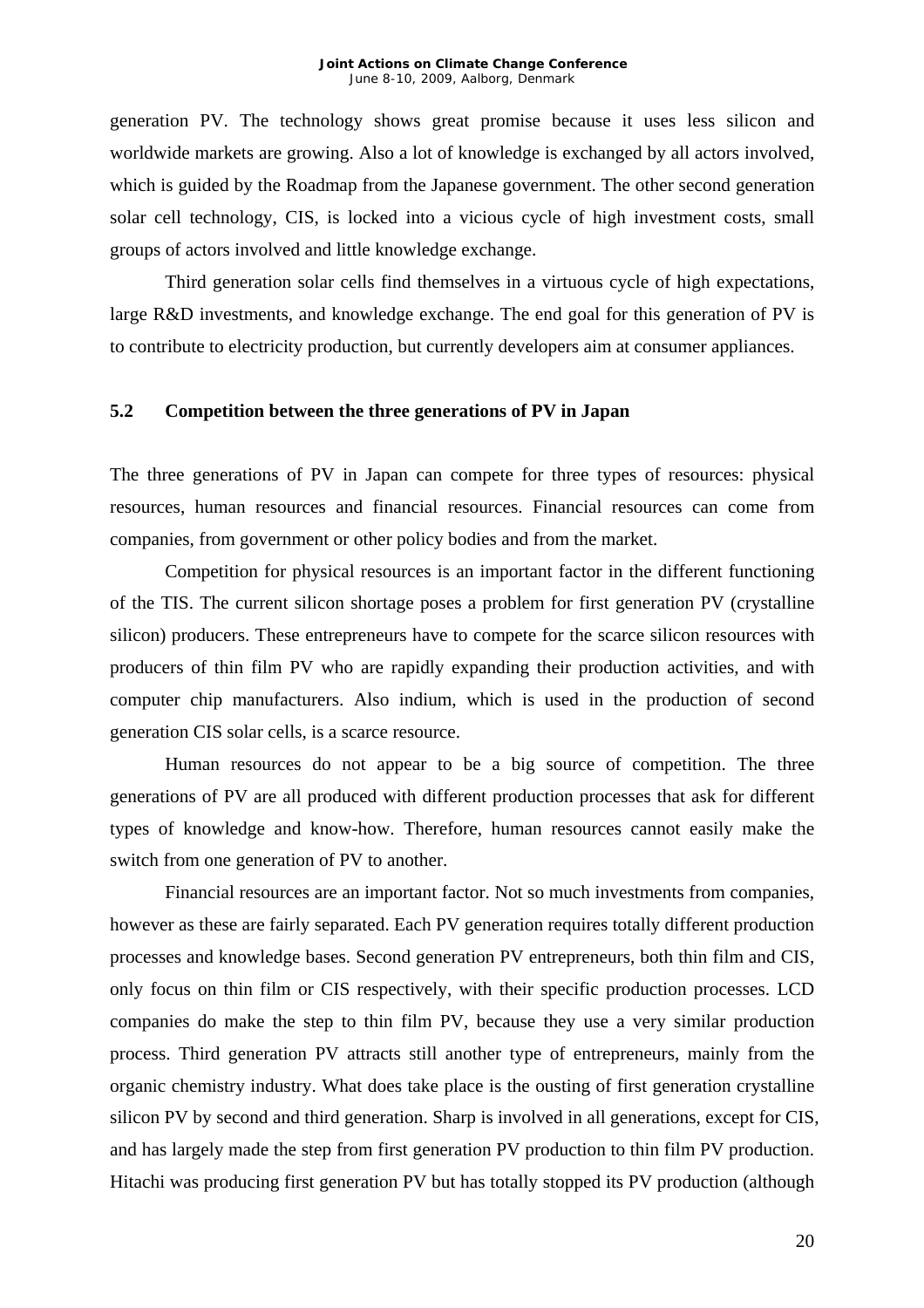it is involved in third generation PV R&D on a very small scale). Mitsubishi is involved in both first and second generation PV but divides this over two different subsidiaries: Mitsubishi Electric (first generation) en Mitsubishi Heavy Industries (second generation).

Financial resources from the government and other subsidy providers form a different story. Here competition definitively takes place. Within the Roadmap, different goals are set for each PV technology. Also R&D subsidies are allocated per technology, although it is very unclear how the budgets per technology are determined. Market subsidies are for renewable energy or for PV in general, so here the different generations have to compete for the subsidies.

The three generations of PV also have to compete for financial resources from market parties. They largely aim at the same market – both first and second generation PV aim at electricity production, mainly on rooftops. This market is highly competitive and first generation PV still holds the advantage regarding price and efficiency. Second generation CIS clearly looks different – black instead of blue – and therefore CIS entrepreneurs compete in this highly competitive market by putting CIS on the market as a status symbol. Second generation thin film PV aims at specific applications like building-integrated PV, non-straight roofing material or even tent cloth. Third generation solar cells – organic PV – ultimately aims at the electricity market too, but for now focuses on the market of consumer appliances. Here the competition is less fierce.

#### **References**

#### **Literature:**

- Branz H.M., K.Jones, M. Romero, Chun-Shen Jiang, P. Stradins, C.W. Teplin, *Film Silicon for Photovoltaics: Low-Temperature Hot-Wir CVD Epitaxy and Nanocrystalline Silicon Growth*, 4<sup>th</sup> Workshop on the Future Direction of Photovoltaics
- Bergek, A., 2002, Shaping and Exploiting Technological Opportunities: The case of Renewable Energy Technology in Sweden, Department of Industrial Dynamics.
- Carlsson, B. and S. Jacobsson, 2004, *Dynamics of Innovation Systems Policy-making in a Complex and Non-deterministic World,* Paper presented at the 'Internation workshop on Functions of Innovation systems' at the University of Utrecht. Cleveland, Ohio; Gothenburg, Sweden, Weatherhead School of Management, Case Western Reserve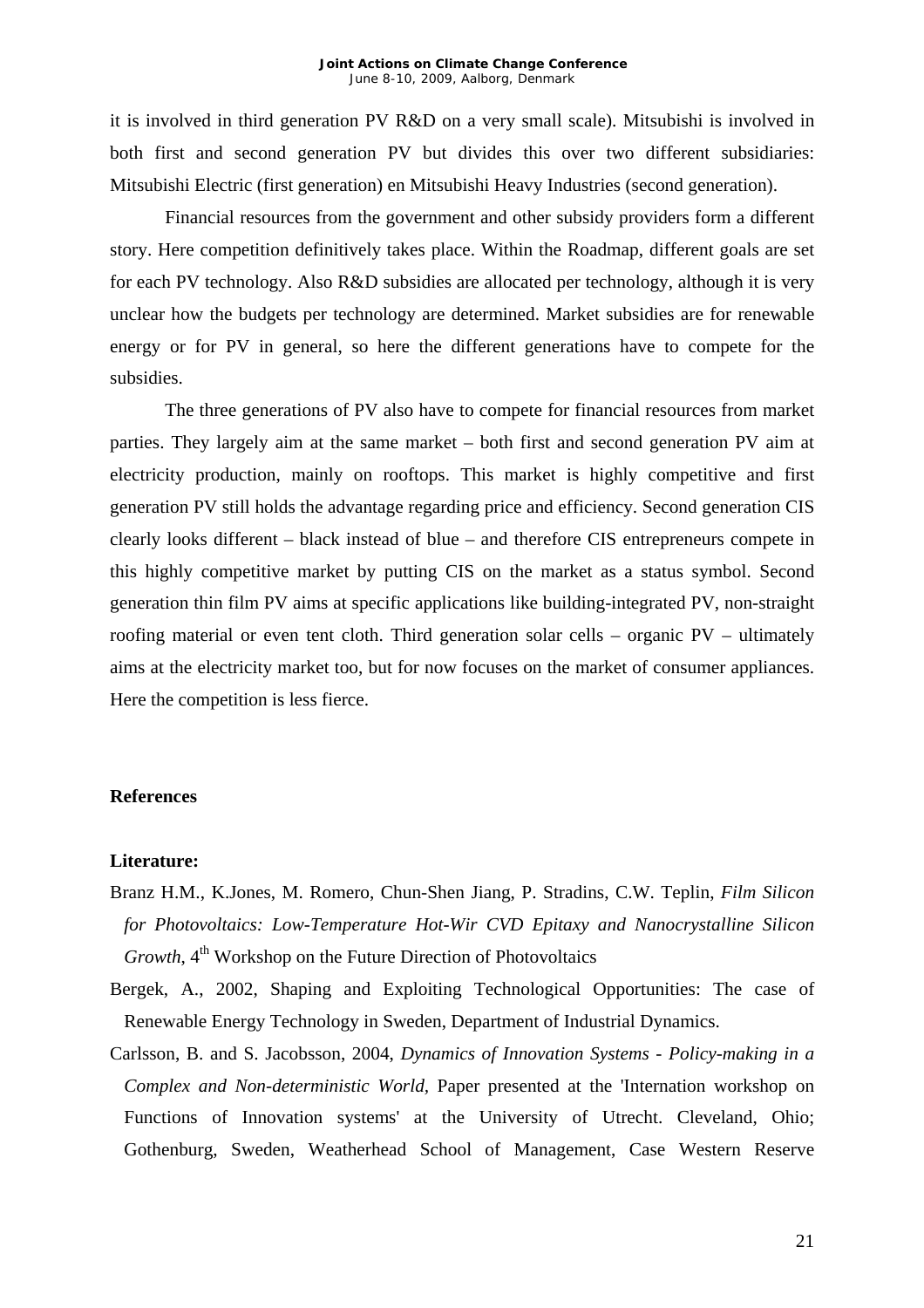University; RIDE, IMIT and Department of Industrial Dynamics, Chalmers University of Technology.

- Carlsson, B. and R. Stankiewicz, 1991, 'On the nature, function and composition of technological systems', *Journal of Evolutionary Economics* (1): 93-118
- Derbyshire K., 2008, 'The problems and possibilities of thin film CIGS solar cells', *Solid*  **State** Technology, [http://www.solid](http://www.solid-state.com/display_article/316498/5/none/none/Dept/The-problems-and-possibilities-of-thin-film-CIGS-solar-cells)[state.com/display\\_article/316498/5/none/none/Dept/The-problems-and-possibilities-of-thin](http://www.solid-state.com/display_article/316498/5/none/none/Dept/The-problems-and-possibilities-of-thin-film-CIGS-solar-cells)[film-CIGS-solar-cells](http://www.solid-state.com/display_article/316498/5/none/none/Dept/The-problems-and-possibilities-of-thin-film-CIGS-solar-cells)
- ECN, 2008a, 'Polymer based Photovoltaics', [http://www.ecn.nl/en/zon/rd-programme/thin](http://www.ecn.nl/en/zon/rd-programme/thin-film-photovoltaics/polymer-based-photovoltaics/)[film-photovoltaics/polymer-based-photovoltaics/](http://www.ecn.nl/en/zon/rd-programme/thin-film-photovoltaics/polymer-based-photovoltaics/)
- ECN, 2008b, 'Thin-Film Silicon Solar Cells and Modules', [http://www.ecn.nl/en/zon/rd](http://www.ecn.nl/en/zon/rd-programme/thin-film-photovoltaics/thin-film-silicon-solar-cells-and-modules/)[programme/thin-film-photovoltaics/thin-film-silicon-solar-cells-and-modules/](http://www.ecn.nl/en/zon/rd-programme/thin-film-photovoltaics/thin-film-silicon-solar-cells-and-modules/)  <http://news.bbc.co.uk/2/hi/asia-pacific/4065647.stm>, visited on: 5-02-2009
- Edquist, C., 2001, *The Systems of Innovation Approach and Innovation Policy: An account of the state of the art*, DRUID, Aalborg.
- Edquist, C., 2004, *The Systemic Nature of Innovation*, Systems of Innovation Perspectives and Challenges, Fagerberg/Mowery/Nelson. Oxford.
- Freeman, C., 1987, *Technology, Policy, and Economic Performance: Lessons from Japan*, London, Frances Printer Publishers
- Hekkert M.P. and Simona O. Negro., 2008, 'Functions of innovation systems as a framework to understand sustainable technological change: Empirical evidence for earlier claims', *Technological Forecasting and Social Change*, In Press, Corrected Proof, Available online 20 June 2008
- Hekkert, M.P., R.A.A. Suurs, S.O. Negro, S. Kuhlmann, R.E.H.M. Smits, 2007, 'Functions of innovation systems: A new approach for analyzing technological change', *Technological Forecasting & Social Change* 74, p.413-432
- Iken J., 2004, 'CIS Technology in Germany', *Sun & Wind Energy* 1/2004
- Jacobsson, S. and A. Bergek, 2004, 'Transforming the energy sector: the evolution of technological systems in renewable energy technology', *Industrial and Corporate Change* 13(5): 815-849 October 1, 2004
- Jacobsson S. and A. Johnson, 2000, 'The diffusion of renewable energy technology: an analytical framework and key issues for research', *Energy Policy* 28 (9): 625–640.
- Johnson, A. and S. Jacobsson, 2000, 'Inducement and Blocking Mechanisms in the Development of a New Industry: the Case of Renewable Energy Technology in Sweden',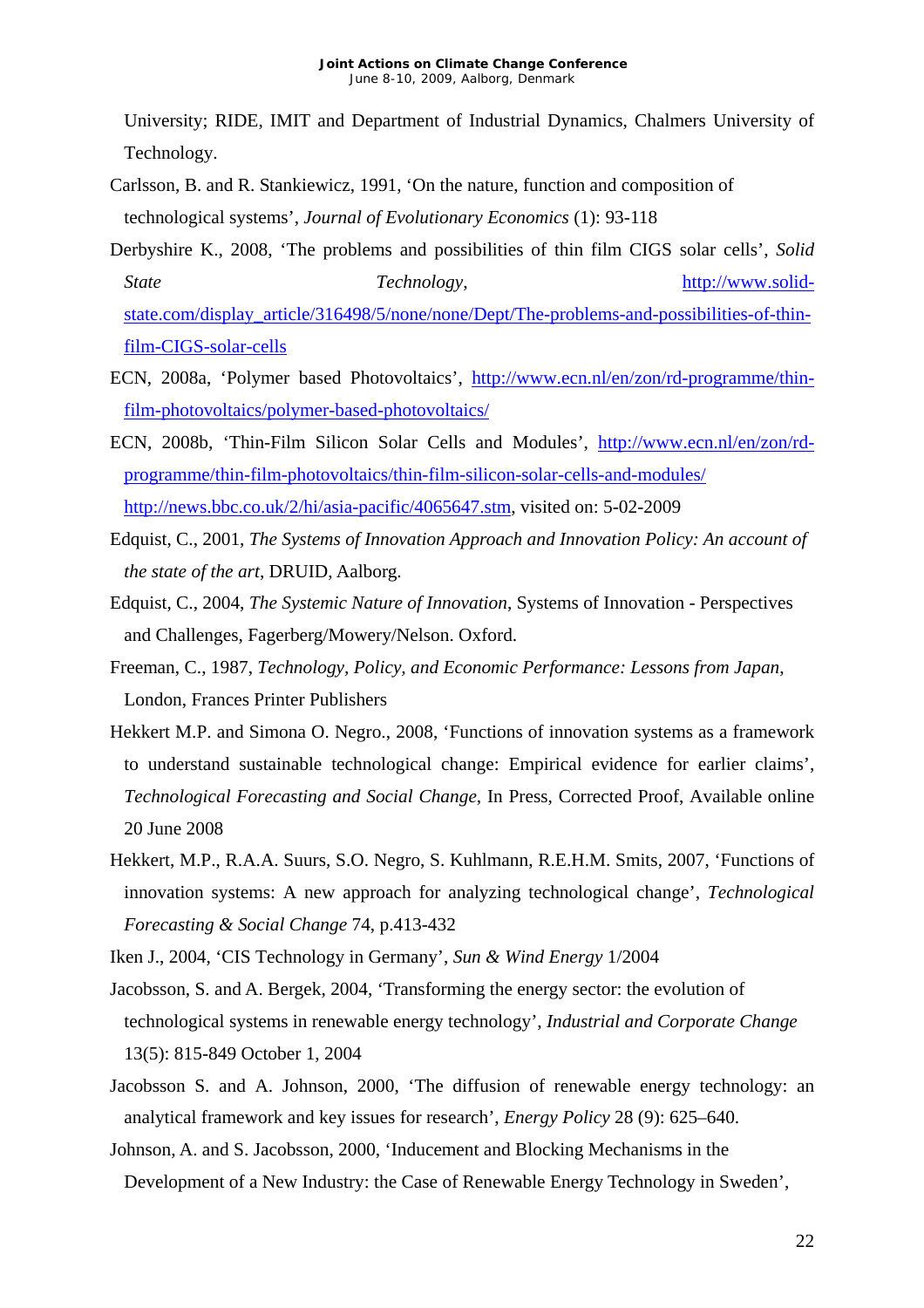In: R. Coombs, K. Green, A. Richards and V. Walsh (Eds.), *Technology and the Market.* 

*Demand, Users and Innovation*, Cheltenham, Edwar Elgar Publishing Ltd**:** 89-111.

- Kamp L.M., R.E.H.M. Smits and C.D. Andriesse, 2004, 'Notions of learning applied to wind turbine development in The Netherlands and Denmark, *Energy Policy* 32(14): 1625-1637.
- Lundvall, B.-A., 1992, *Introduction. National Systems of Innovation toward a Theory of Innovation and Interactive Learning*, London, Pinter**:** 1-19.

NEDO, 2004, *Overview of 'PV Roadmap 2030' (PV2030)*, NEDO

NEDO, 2008, " 新エネルギー技術開発プログラム「新エネルギー技術研究開発」基本

計画」", http://www.nedo.go.jp/activities/portal/gaiyou/p07015\_3/h19kihon.pdf

- Negro, S.O., M.P. Hekkert and R.E. Smits. (2007) 'Explaining the failure of the Dutch innovation system from biomass digestion – A functional analysis', *Energy Policy* 35: 925- 938
- Powalla, M., 2008, 'High efficient CIS Modules': Status and R&D Challenges' in: 4th Workshop on the Future Direction of Photovoltiacs – Proceedings', Japan Society for Promotion of Science
- Prent, M. & Rob Stroeks, 2008, 'Japanse zon blijft rijzen', *TWA Nieuws*, Jaargang 46, Nr. 4 Juli/Augustus 2008
- PVPS, 2007, 'Trends in Photovoltaic Applications Survey report of selected IEA countries between 1992 and 2006', Report IEA-PVPS T1-16:2007
- Rickne, A., 2001, *Assessing the Functionality of an Innovation System,* Goteborg, Chalmers University of Technology.
- RTS Corporation, 2008, 'PV Activities in Japan and Global PV Highlights Summary in December', Vol.14, No.1, January 2008
- Schot, J., R. Hoogma, et al., 1994, 'Strategies for shifting technological systems The case of automobile system', *Futures* 26(10): 1060-1076
- Stroeks R., 2006, 'Opmars van de kleurstofzonnecel', <http://www.twanetwerk.nl/default.ashx?DocumentID=6417>
- Tanaka, R., 2007, "Next-Generation Photovoltaics Development in Japan", Science and Innovation Section, British Embassy Tokyo, http://www.uknow.or.jp/be\_e/science/reports/index.htm
- Unruh, G. C., 2000, 'Understanding carbon lock-in' *Energy Policy* 28(12): 817-830 1 October 2000